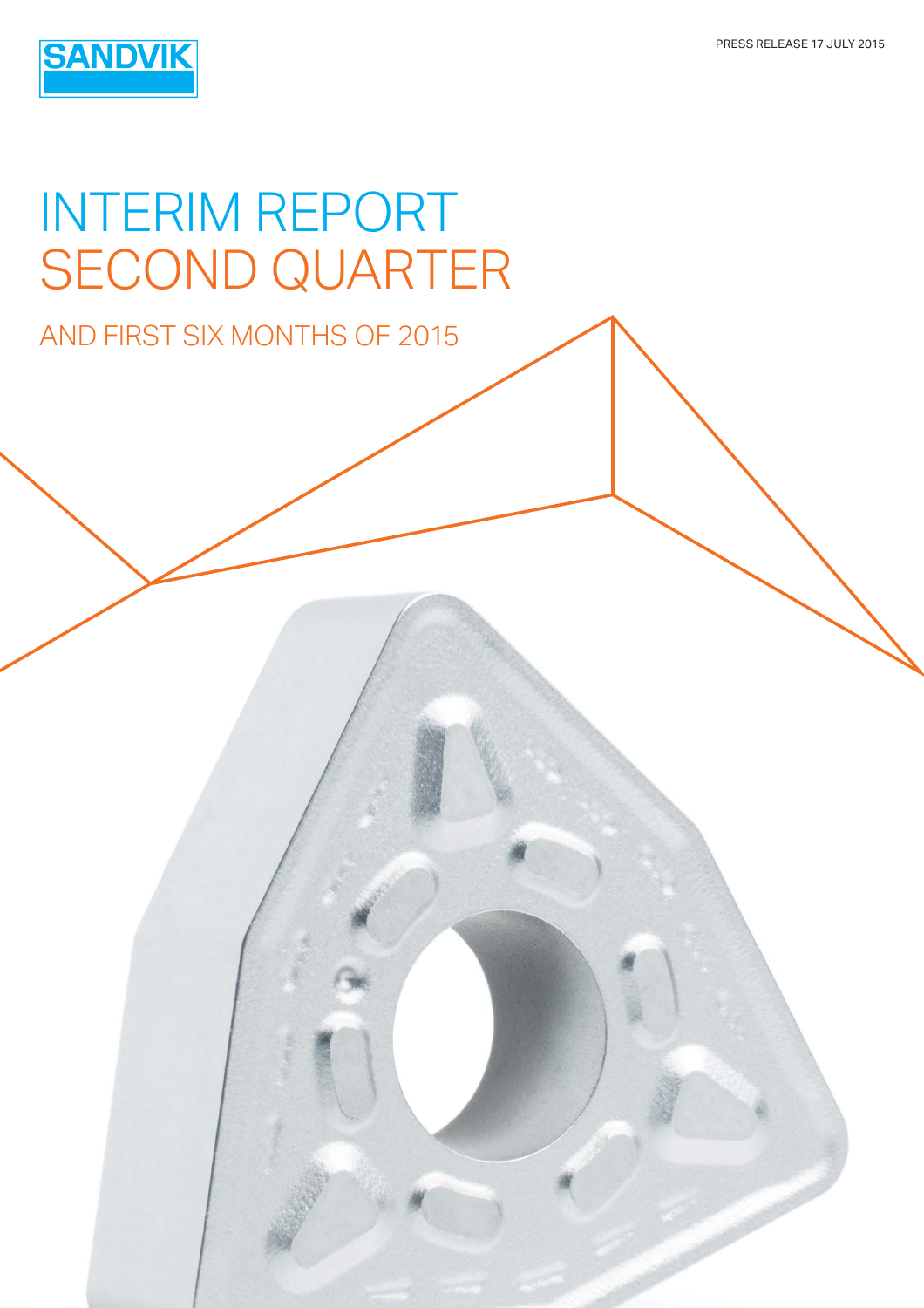# CONTINUED STRONG CASH FLOW

CEO'S COMMENT: "In the second quarter, adjusted operating profit improved by 10% and the adjusted operating margin improved to 12.4%, despite negative organic growth of 5%, compared with the year-earlier period. This was mainly driven by the positive impact from changed exchange rates, but also savings from our ongoing efficiency measures," says Sandvik's President and CEO Olof Faxander.

"Quarterly cash flow remained strong at 2.7 billion SEK, strongest for a second quarter in five years, supported by the continuous focus on net working capital management. The net working capital to sales ratio was 28% in the quarter, in line with the previous quarter, which was in contrast to the normal slight seasonal build-up. The net debt to equity ratio was 0.85, up from 0.72 in the previous quarter, largely due to the dividend pay-out."

 "In a slow market environment, we support our near to mid-term growth potential through continuous product launches, such as the Duratomic insert family launched within Seco Tools in Sandvik Machining Solutions. Moreover, in China, we launched three new drill rigs, based on a modular design, targeting small to mid-size underground hard rock mining applications."

 "We made further progress with the ongoing Supply Chain Optimization program and initiated closure of one additional unit. Additional support for our future earnings expansion comprise a further focus on costs, ensuring an efficient structure within all of our business areas. During the second quarter, we achieved structural savings of 162 million SEK. The reported net increase of 32 employees, compared with the previous quarter, included a decrease of 58 sub-contractors and a re-classification of 227 subcontractors to Sandvik employees in Sandvik Construction."

 "Overall business activity in Europe remained largely stable, bar a decline within Sandvik Mining and Sandvik Construction. This was in contrast to North America, where these business areas were the relatively stronger and noted growth. Demand in Asia declined for all business areas except Sandvik Venture."

 "Sandvik Mining noted a neutral book-to-bill for mining equipment and the aftermarket combined for the second consecutive quarter, while demand for mining systems remained weak. Demand among oil & gas customers remained muted, adversely impacting not only Sandvik Materials Technology and Sandvik Venture, but also Sandvik Machining Solutions as it indirectly impacted business activity in the general engineering segment, primarily in North America. Sandvik Construction reported a positive book-to-bill, supported by timing as the underlying market remained largely stable."

| FINANCIAL OVERVIEW, MSEK                | Q2 2015 | Q2 2014 | <b>CHANGE %</b> | Q1-2 2015 | Q1-2 2014 | <b>CHANGE %</b> |
|-----------------------------------------|---------|---------|-----------------|-----------|-----------|-----------------|
| Order intake <sup>1)</sup>              | 22743   | 21 194  | $-4$            | 45 910    | 43 690    | -8              |
| Invoiced sales $1$                      | 23 398  | 22051   | $-5$            | 46732     | 42835     | $-4$            |
| Gross profit                            | 8702    | 8093    | $+8$            | 16035     | 15712     | $+2$            |
| % of invoiced sales                     | 37.2    | 36.7    |                 | 34.3      | 36.7      |                 |
| Operating profit                        | 2903    | 2556    | $+14$           | 3955      | 5035      | $-21$           |
| % of invoiced sales                     | 12.4    | 11.6    |                 | 8.5       | 11.8      |                 |
| Adjusted operating profit <sup>2)</sup> | 2903    | 2631    | $+10$           | 5837      | 5 1 1 0   | $+14$           |
| % of invoiced sales 2                   | 12.4    | 11.9    |                 | 12.5      | 11.9      |                 |
| Profit after financial items            | 2 3 6 7 | 2099    | $+13$           | 2931      | 4 1 4 2   | $-29$           |
| % of invoiced sales                     | 10.1    | 9.5     |                 | 6.3       | 9.7       |                 |
| Profit for the period                   | 1719    | 1537    | $+12$           | 2 1 2 9   | 3030      | $-30$           |
| % of invoiced sales                     | 7.3     | 7.0     |                 | 4.6       | 7.1       |                 |
| of which shareholders' interest         | 1726    | 1531    | $+13$           | 2 1 4 1   | 3026      | $-29$           |
| Earnings per share, SEK 3)              | 1.38    | 1.22    | $+13$           | 1.71      | 2.41      | $-29$           |
| Return on capital employed, % 4)        | 11.6    | 12.3    |                 | 11.6      | 12.3      |                 |
| Cash flow from operations               | $+2723$ | $+1355$ | $+101$          | $+5154$   | $+2114$   | $+144$          |
| Net working capital, %                  | 28      | 30      |                 | 28        | 30        |                 |

*1) Change from the preceding year at fixed exchange rates for comparable units 2) Operating profit adjusted for nonrecurring charges by 1.9 billion SEK for the first* 

*quarter 2015 and by 75 million SEK for the second quarter 2014. 3) Calculated on the basis of the shareholders' share of profit for the period No dilutive impact during the period*

*4) Rolling 12 months Tables and calculations do not always agree exactly with the totals due to rounding*

*Comparisons refer to the year-earlier period, unless stated otherwise*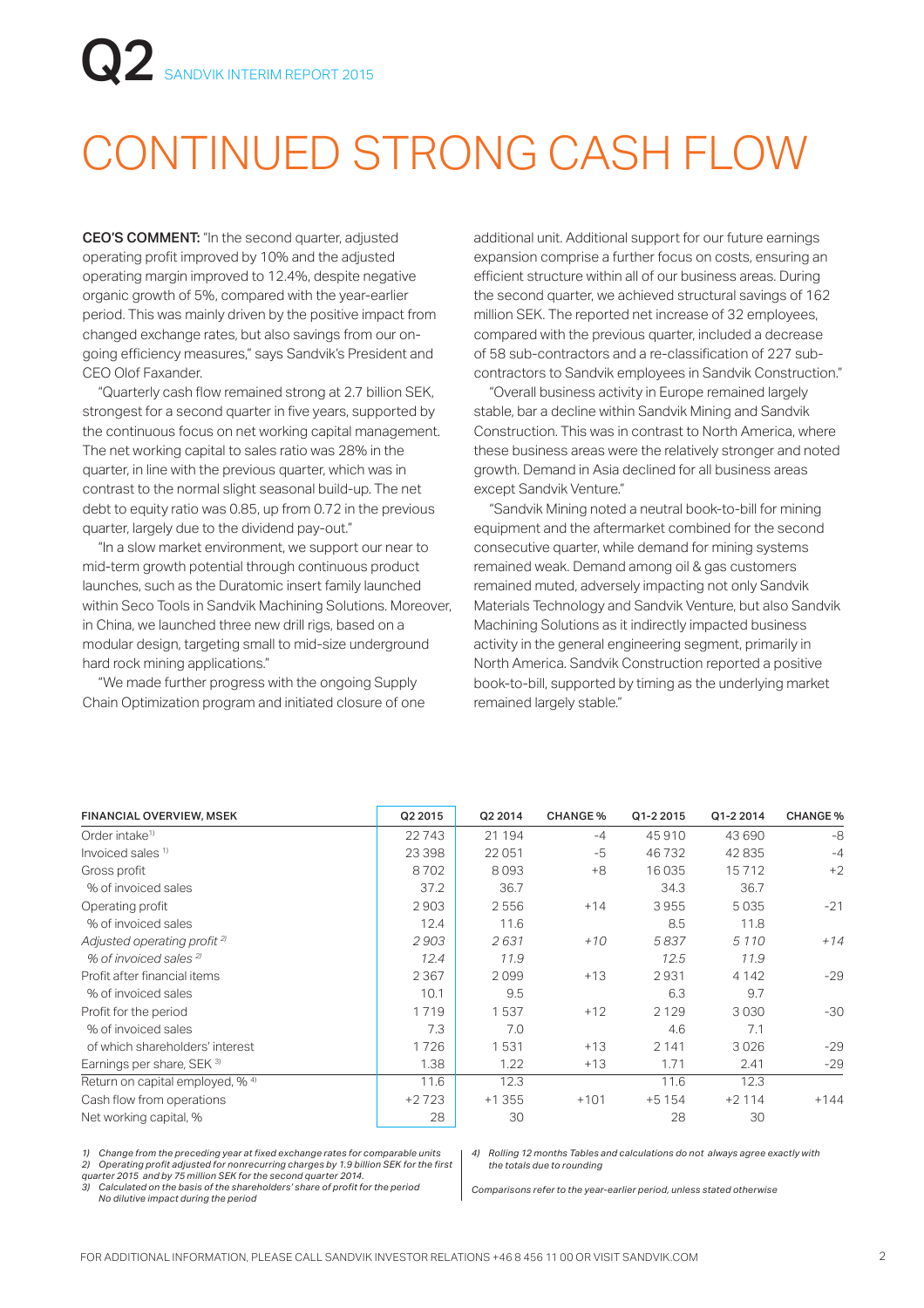## MARKET DEVELOPMENT AND EARNINGS

| Q <sub>2</sub>  | <b>ORDER INTAKE</b> | <b>INVOICED SALES</b> |
|-----------------|---------------------|-----------------------|
| Price/volume, % | $-4$                | -5                    |
| Structure, %    | $+1$                | $+1$                  |
| Currency, %     | $+11$               | $+11$                 |
| TOTAL, %        | $+7$                | $+6$                  |

In the second quarter, order intake declined by 4%, with negative organic growth noted in the three major regions; Europe, North America and Asia. European order intake declined by -5%, negatively impacted by Sandvik Mining and Sandvik Construction, while the other business areas noted stable to slightly positive development. In North America, total order intake declined by 13%, with only Sandvik Construction reporting positive growth, however Sandvik Mining also noted positive growth when excluding a large order received in the second quarter of 2014. Asia declined by 14% in total, with weakness across all business areas except for Sandvik Venture. Positive growth in order intake was noted in both Australia as well as Africa & Middle East.

 Growth in the aerospace segment remained robust. Automotive remained relatively strong, although growth rates have slowed. Oil & gas was the relatively weaker segment, also indirectly impacting the general engineering segment, primarily in North America. In Sandvik Venture, the slow activity in the oil & gas industry impacted Varel, which noted a persistingly harsh environment in North America, while other regions were stable at a low level. One large order was received by Mining Systems, at a value exceeding 600 million SEK, however the underlying market remained challenging. Mining Equipment and Aftermarket combined reported a neutral book-to-bill for the second consecutive quarter. Underlying demand in Sandvik Construction remained largely unchanged.

 On a year-on-year basis, acquisitions and divestments had a positive effect of 1% on order intake and invoiced sales, driven primarily by the acquisition of Varel International Energy Services Inc. (Varel). Changes in exchange rates were significant, contributing 11% to order intake and invoiced sales.

The adjusted earnings growth of 10% and the margin expansion to 12.4% (11.6) were supported by a positive impact from changed exchange rates, as well as savings. Savings from the Supply Chain Optimization program and the program for other cost adjustments reached 162 million SEK in the period, yielding an annual run-rate of 662 million SEK. Changed exchange rates contributed by approximately 775 million SEK to earnings as the SEK depreciated against several major trading currencies compared with the year-earlier period. Changed metal prices adversely impacted results by 80 million SEK. Administrative, selling and R&D expenses increased year-on-year due to changed exchange rates and the acquisition of Varel, however decreased for comparable units. The tax rate for the second quarter was 27.4% (26.8).

INVOICED SALES AND BOOK-TO-BILL



#### OPERATING PROFIT AND RETURN



#### EARNINGS PER SHARE

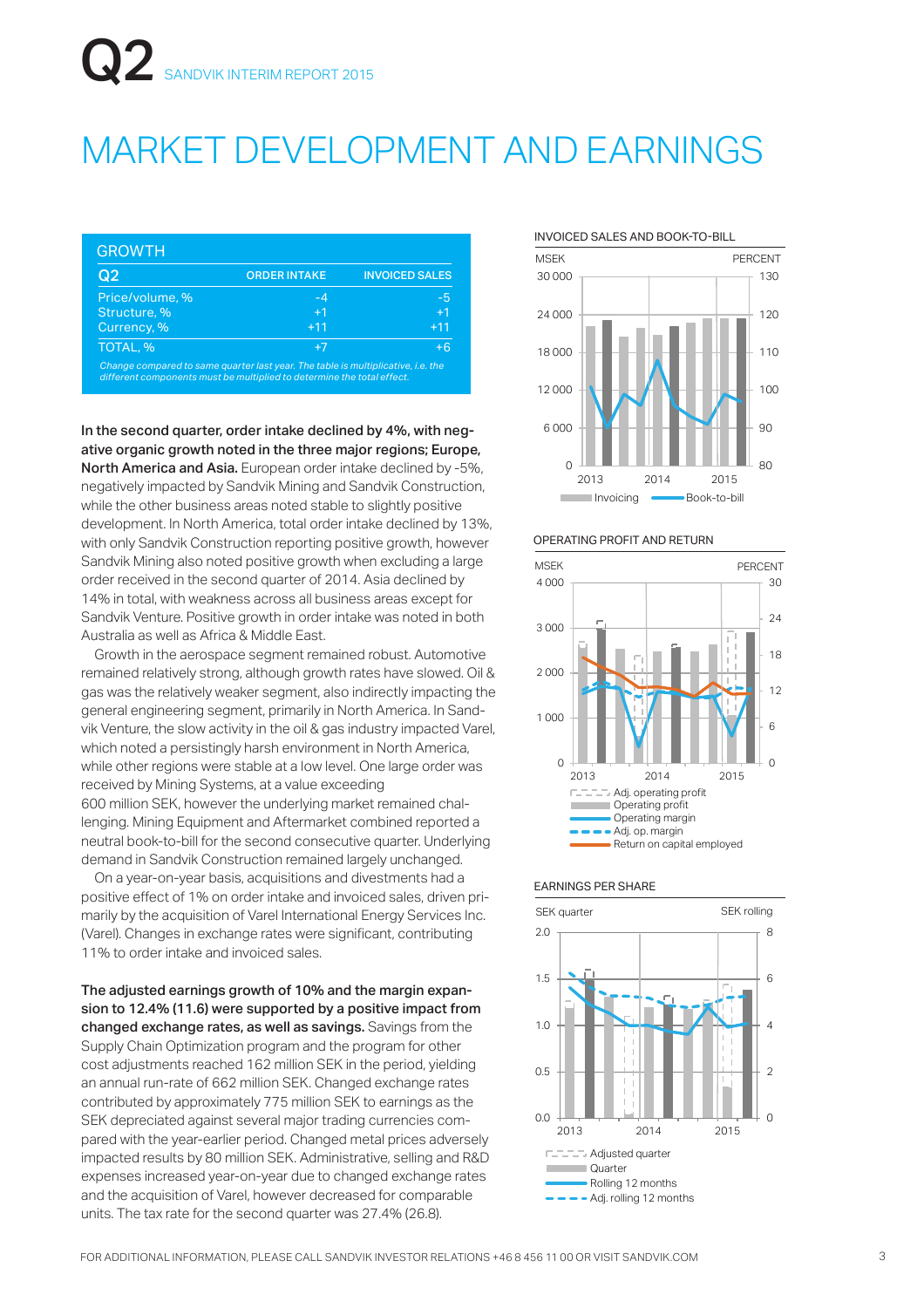# CASH FLOW AND BALANCE SHEET

Total assets decreased compared with the preceding quarter mainly explained by the dividend payment in the second quarter. Lower inventories and receivables as well as investments below depreciation also contributed to this development.

Net working capital decreased by about 400 million SEK compared with the preceding quarter due to changed exchange rates while volume development was largely flat. The persistent focus on net working capital management resulted in largely stable net working capital in relation to sales at 27.8% from the previous quarter (27.6), in contrast to the normal seasonal pattern of slight sequential build-up. The biggest improvement was noted in inventories and accounts receivables.

Capital expenditure in the second quarter amounted to 1 billion SEK (1.1) and 1.8 billion SEK in the first six months of 2015. Investments are expected to increase during the second half of 2015 in line with the historical pattern. The updated guidance for capex spend during 2015 is set at about 4.5 billion SEK, to be compared with the previous guidance of below 5 billion SEK.

Net debt increased to 32.9 billion SEK compared with 30.4 billion SEK in the preceding quarter. The increase was mainly attributable to the dividend payment of 4.4 billion SEK, which was partly offset by cash flow generation in the quarter. Consequently, the net debt/equity ratio increased to 0.85 compared with 0.72 in the preceding quarter. Interest-bearing debt with short-term maturity was at 11% of total debt.

**Cash flow** from operations amounted to 2,723 million SEK (1, 355), a strong second-quarter cash flow, supported by quarterly earnings.





#### CASH FLOW FROM OPERATIONS



*Cash flow Q3 2013 and Rolling 12 months adjusted for tax payment related to Intellectual Property rights, about -5,800 million SEK.*



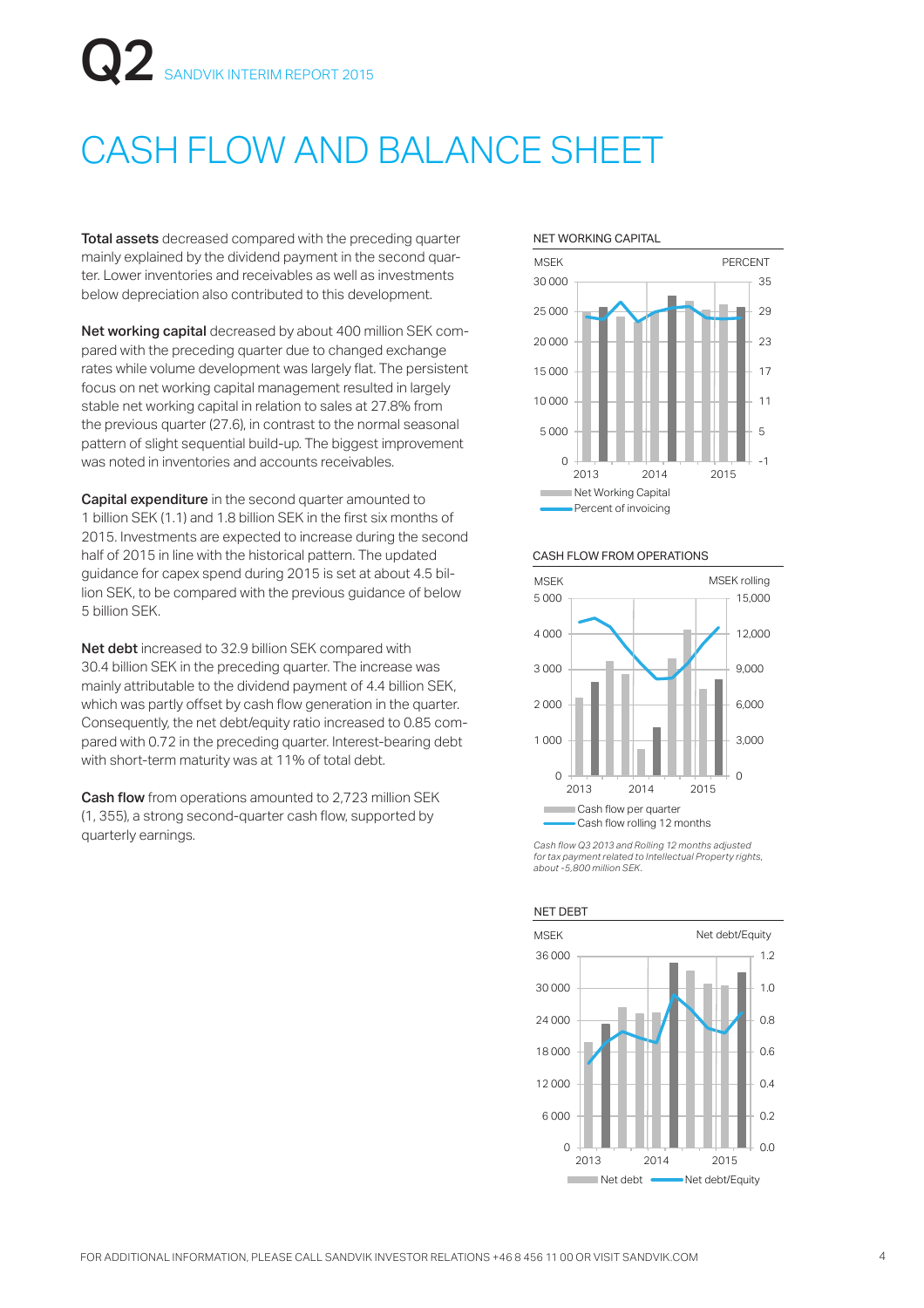# SANDVIK MACHINING SOLUTIONS

#### SOFT GENERAL DEMAND

SIGNS OF RECOVERY IN WESTERN EUROPE

STRONG CASH FLOW



| Q <sub>2</sub>  | <b>ORDER</b><br><b>INTAKE</b> | <b>INVOICED</b><br><b>SALES</b> |
|-----------------|-------------------------------|---------------------------------|
| Price/volume, % | $-4$                          | -3                              |
| Structure, %    | $+0$                          | $+0$                            |
| Currency, %     | $+12$                         | $+12$                           |
| TOTAL, %        | $+8$                          | $+9$                            |

Overall demand softened, compared with both the yearearlier period, as well as the preceding quarter. Europe remained overall stable. Signs of improving business activity were noted in the western parts of Europe compared with both the previous quarter and the year-earlier period. Demand in North America declined, with continued soft demand among oil & gas customers having an indirect adverse impact on the general engineering segment. Asia declined, with the exception being Japan, where stable demand was noted. Business activity was strongest in relative terms in the aerospace segment. While automotive was on a high level, growth rates slowed. The number of working days was in line with the year-earlier period.

Earnings grew by 9% year-on-year and the operating margin remained stable at 20.4% (20.3) despite the negative organic growth in the period. Earnings growth was supported by changed exchange rates and efficiency measures related to the Supply Chain Optimization program. The impact from changed exchange rates supported earnings by about 285 million SEK compared with the year-earlier period. Savings from the Supply Chain Optimization program and the program for other cost adjustments contributed to earnings by 47 million SEK, compared with the year-earlier period, for an annual run-rate of 204 million SEK. No additional units were closed in the quarter. Compared with the year-earlier period, cost for sales, administration and R&D increased slightly, however costs were lower than for the previous quarter.

As a consequence of the weaker market trend, the focus going forward will be on cost efficiency. An aggressive stance in the market will be maintained, with the record high number of product launches during 2015.

#### ORDER INTAKE, INVOICED SALES AND BOOK-TO-BILL



#### OPERATING PROFIT AND RETURN



| <b>FINANCIAL OVERVIEW, MSEK</b>  | Q2 2015 | Q2 2014 | <b>CHANGE %</b> | Q1 2015 | CHANGE % <sup>1)</sup> | Q1-2 2015 | <b>CHANGE %</b> |
|----------------------------------|---------|---------|-----------------|---------|------------------------|-----------|-----------------|
| Order intake                     | 8355    | 7768    | $-4$ *          | 8596    | $-3*$                  | 16951     | $-3$ *          |
| Invoiced sales                   | 8339    | 7676    | $-3*$           | 8438    | $-1$ *                 | 16777     | $-1$ *          |
| Operating profit                 | 1701    | 561     | $+9$            | 1 1 2 9 | $+51$                  | 2830      | $-7$            |
| % of invoiced sales              | 20.4    | 20.3    |                 | 13.4    |                        | 16.9      |                 |
| Adjusted operating profit**      | 1701    | 561     | $+9$            | 809     | -6                     | 3510      | $+15$           |
| % of invoiced sales**            | 20.4    | 20.3    |                 | 21.4    |                        | 20.9      |                 |
| Return on capital employed, %*** | 27.2    | 27.7    |                 | 27.1    |                        | 27.2      |                 |
| Number of employees              | 18 674  | 18949   | нT              | 18838   | ÷                      | 18674     | ÷               |

*\* At fixed exchange rates for comparable units, \*\* Operating profit adjusted for nonrecurring charges of 680 million SEK in Q1 2015, \*\*\* Rolling 12 months 1) Change compared with previous quarter*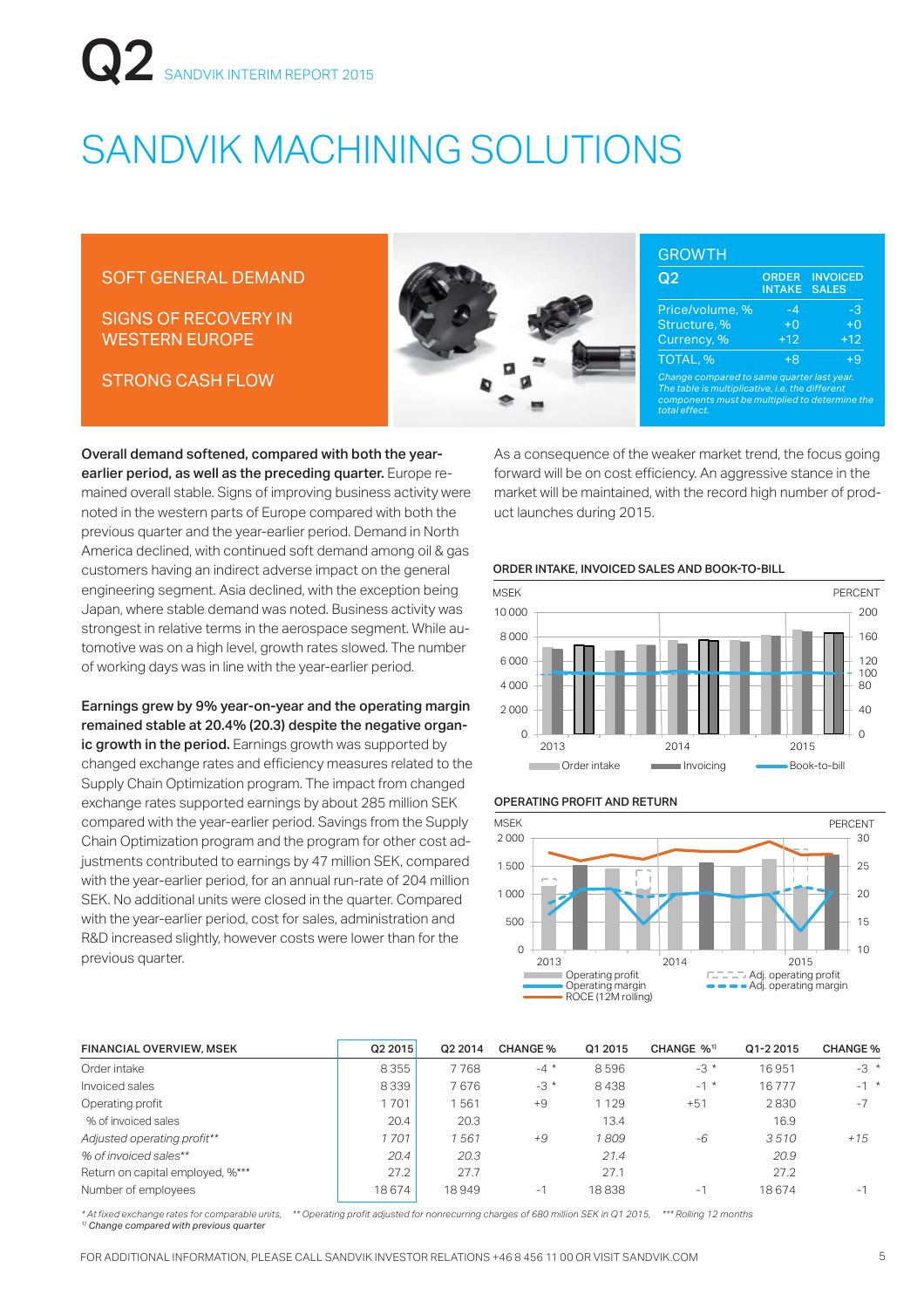# SANDVIK MINING

#### ONE LARGE ORDER RECEIVED

EARNINGS AND MARGIN EXPANSION

NEUTRAL BOOK-TO-BILL FOR EQUIPMENT AND AFTERMARKET **COMBINED** 



|  |  | <b>GROW</b> |  |
|--|--|-------------|--|
|  |  |             |  |
|  |  |             |  |
|  |  |             |  |

GROWTH

| Q2                                         | <b>ORDER</b><br><b>INTAKE</b> | <b>INVOICED</b><br><b>SALES</b> |
|--------------------------------------------|-------------------------------|---------------------------------|
| Price/volume, %                            | $-1$                          | $-2$                            |
| Structure, %                               | $+0$                          | $+0$                            |
| Currency, %                                | $+11$                         | $+11$                           |
| TOTAL, %                                   | $+10$                         | +8                              |
| Change compared to same quarter last year. |                               |                                 |

*The table is multiplicative, i.e. the different components must be multiplied to determine the total effect.*

Sandvik Mining reported a neutral book-to-bill for the second quarter, adversely impacted by Mining Systems, where the general business activity remained weak. Mining equipment orders were most favourable in loading and hauling and underground drill rigs. The underlying market for equipment remained largely stable.

During the second quarter, one large order was received by Mining Systems in South Africa. The order value exceeded 600 million SEK and it will contribute to Sandvik Mining's invoicing from the second half of 2015 until 2017.

Earnings grew by 74% and the EBIT margin was 11.4% (7.1) supported by changed exchange rates, as well as mix and efficiency measures. Changed exchange rates made a positive contribution of about 250 million SEK to the operating profit compared with the year-earlier period. In the second quarter, structural savings of 53 million SEK from the Supply Chain Optimization program were achieved, implying an annual run-rate of 212 million SEK. No additional units were closed in the period, but closure of one unit was initiated. Provisions for stock obsolescence and bad debt losses were negligible, providing support for earnings growth year-on-year.

The focus on strategic reduction of the net working capital was maintained, with a reduction of about 400 million SEK, which brought the net working capital to sales ratio down to 30.7%, the lowest in five quarters.

ORDER INTAKE, INVOICED SALES AND BOOK-TO-BILL



#### OPERATING PROFIT AND RETURN



| <b>FINANCIAL OVERVIEW, MSEK</b>  | Q2 2015 | Q2 2014 | <b>CHANGE %</b> | Q1 2015 | CHANGE % <sup>1)</sup> | Q1-2 2015 | <b>CHANGE %</b> |
|----------------------------------|---------|---------|-----------------|---------|------------------------|-----------|-----------------|
| Order intake                     | 6817    | 6217    | $-1$ *          | 6 2 0 3 | $+10*$                 | 13020     | $-6$ *          |
| Invoiced sales                   | 6908    | 6385    | $-2$ *          | 6863    | $+0$ *                 | 13771     | $-6$ *          |
| Operating profit                 | 786     | 452     | $+74$           | 68      | N/M                    | 854       | $-25$           |
| % of invoiced sales              | 11.4    | 7.1     |                 | 1.0     |                        | 6.2       |                 |
| Adjusted operating profit**      | 786     | 452     | $+74$           | 798     | $-2$                   | 1584      | +39             |
| % of invoiced sales**            | 11.4    | 7.1     |                 | 11.6    |                        | 11.5      |                 |
| Return on capital employed, %*** | 14.7    | 10.5    |                 | 12.2    |                        | 14.7      |                 |
| Number of employees              | 11615   | 12 178  | $-5$            | 11 635  | $-0$                   | 11615     | -5              |

*\* At fixed exchange rates for comparable units, \*\* Operating profit adjusted for nonrecurring charges of 730 million in Q1 2015, \*\*\* Rolling 12 months 1) Change compared with previous quarter*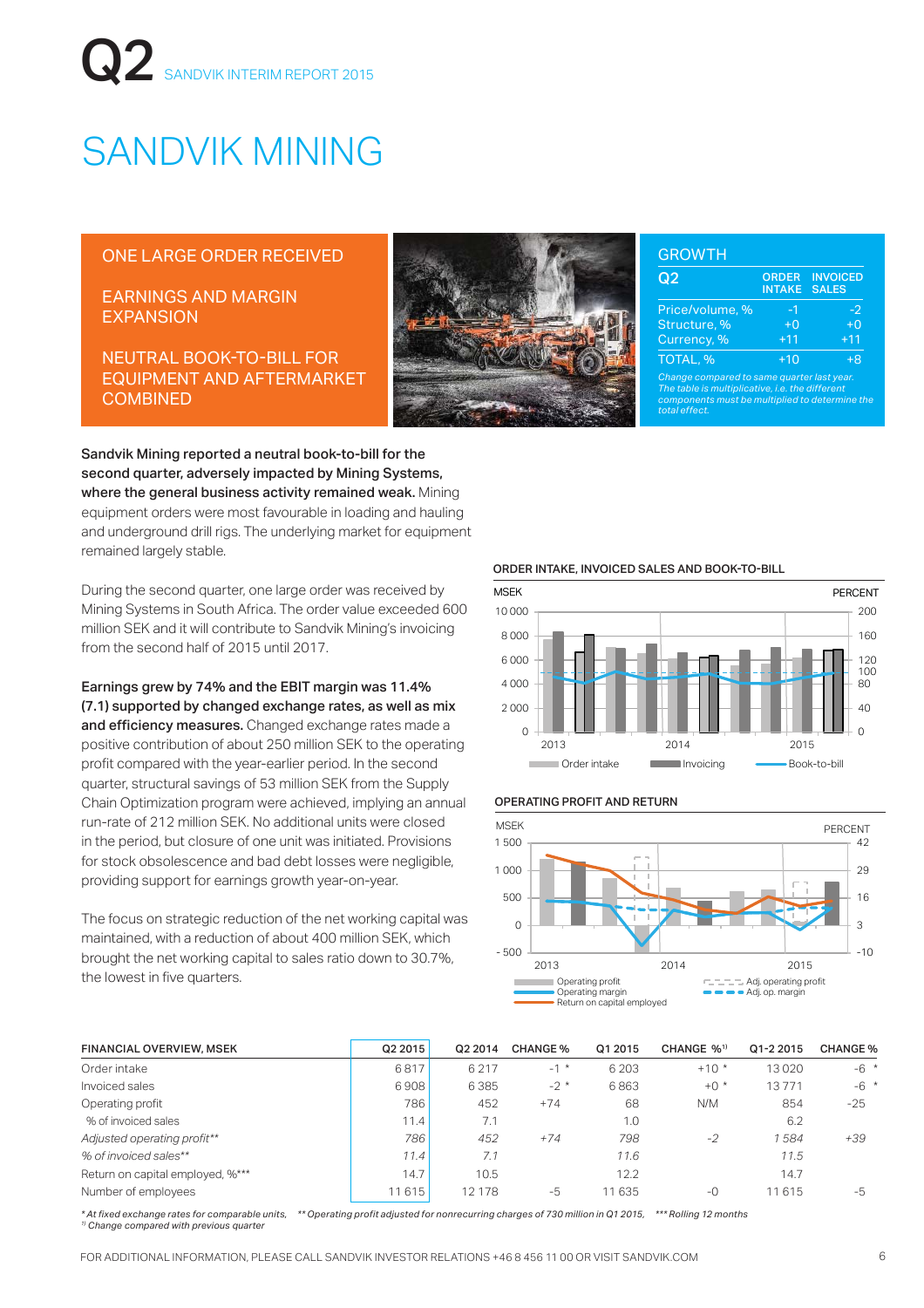# SANDVIK MATERIALS TECHNOLOGY

#### CONTINUED CHALLENGING DEMAND IN OIL & GAS

#### ONGOING ADJUSTMENT OF COST BASE

FURTHER REDUCTION OF NET WORKING CAPITAL



#### *Change compa The table is multiplicative, i.e. the different components must be multiplied to determine the total effect.* Price/volume, % -12 -8 Structure, % -7 -6  $Current, %$   $+9$   $+9$ TOTAL, % and  $-11$  -6 Q<sub>2</sub> ORDER INTAKE **INVOICED** SALES GROWTH

The challenging demand and uncertainty in the oil & gas industry remained, also resulting in increased competition in the more standardized tubular offering as free capacity was used for other segments. In other areas, the demand for most industry segments remained largely in line with the level noted in the previus quarter. Demand from the automotive segment improved somewhat both compared to the previous year and sequentially. No major order was received during the quarter, negatively affecting order intake compared with last year. Underlying demand remained weak but stable in Europe. North America was largely stable, barring for weak demand in the oil & gas segment. Market activity in Asia was mixed.

Earnings continued to be negatively affected by low production utilization, as a consequence of the downturn in the oil & gas segment. Metal price changes had an adverse effect of 80 million SEK on the result. Excluding metal-price effects, earnings amounted to 366 million SEK (470), or 10.1% (12.2) of invoiced sales, supported by mitigating activities partly compensating for the drop in the oil & gas segment. Changed exchange rates had a positive impact on earnings of about 90 million SEK compared with the year-earlier period. Due to persistent focus on its reduction, the net working capital to sales ratio declined sequentially to 28.6%, from 29.7%.

Measures are continuously implemented to adjust capacity for oil & gas products, including reducing shift forms and flexibility solutions, focus on cost containment and increased sales in areas not affected by the oil & gas industry. The efficiency-enhancement measures, communicated in the first quarter, to

ized product program progressed according to plan. These measures target annualized savings of 165 million SEK by the end of 2016 and savings of 6 million SEK were achieved in the quarter, and an annual run-rate of 24 million SEK.

adjust and optimize production flows for the more standard-

#### ORDER INTAKE, INVOICED SALES AND BOOK-TO-BILL



#### OPERATING PROFIT AND RETURN



| <b>FINANCIAL OVERVIEW, MSEK</b>  | Q <sub>2</sub> 2015 | Q2 2014 | <b>CHANGE %</b> | Q1 2015 | CHANGE % <sup>1)</sup> | Q1-2 2015 | <b>CHANGE %</b> |
|----------------------------------|---------------------|---------|-----------------|---------|------------------------|-----------|-----------------|
| Order intake                     | 3054                | 3449    | $-12*$          | 3725    | $-18*$                 | 6779      | $-18*$          |
| Invoiced sales                   | 3639                | 3866    | $-8*$           | 3712    | $-2$ *                 | 7351      | $-4$ *          |
| Operating profit                 | 286                 | 647     | $-56$           | 100     | $+186$                 | 386       | $-64$           |
| % of invoiced sales              | 7.9                 | 16.7    |                 | 2.7     |                        | 5.3       |                 |
| Adjusted operating profit**      | 286                 | 647     | -56             | 365     | $-22$                  | 651       | -39             |
| % of invoiced sales**            | 7.9                 | 16.7    |                 | 9.8     |                        | 8.9       |                 |
| Return on capital employed, %*** | 8.7                 | 12.0    |                 | 11.3    |                        | 8.7       |                 |
| Number of employees              | 6766                | 7 293   | $-4$ *          | 6789    | $-0$                   | 6766      | $-4$ *          |

*\* At fixed exchange rates for comparable units, \*\* Operating profit adjusted for nonrecurring charges of 265 million SEK in Q1 2015, \*\*\* Rolling 12 months 1) Change compared with previous quarter*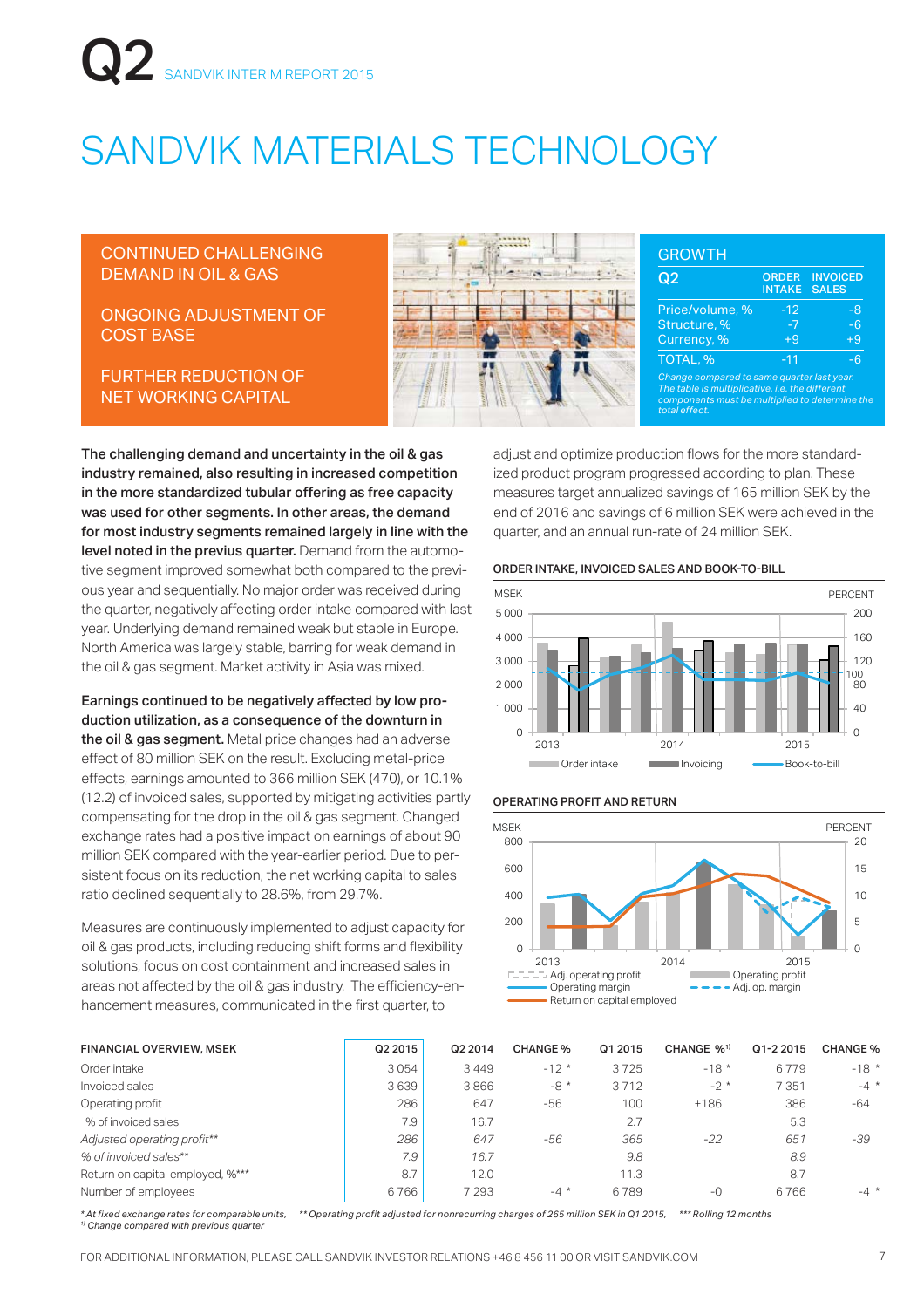# SANDVIK CONSTRUCTION

STABLE MARKET **CONDITIONS** 

EARNINGS IMPROVEMENT

ONE LARGE ORDER **RECEIVED** 



| Q2              | <b>INTAKE</b> | <b>INVOICED</b><br><b>SALES</b> |
|-----------------|---------------|---------------------------------|
| Price/volume, % | $+4$          | $-11$                           |
| Structure, %    | $+0$          | $+0$                            |
| Currency, %     | $+12$         | $+13$                           |
| <b>TOTAL, %</b> | ±17           | $+0$                            |

The underlying market remained largely stable compared with the year-earlier period. Sandvik Construction's order intake grew by 4% compared with the year-earlier-period, the total of a decline in Europe and Asia while North America noted positive growth. Demand remained overall stable at a low level compared with the preceeding quarter. Demand for mobile crushing continued to increase in North America, yearover-year. The underlying market activity remained relatively higher for surface drilling and tunneling. Demand for rock tools, consumables and services was largely unchanged as customer production rates remained intact. One large order was received at the value of about 180 million SEK.

Earnings continued to recover and the operating margin reached 6.6%, supported by the positive impact from changed exchange rates, as well as by the successful implementation of the Supply Chain Optimization program and less under-absorption of costs as the pace of inventory reduction slowed. Changed exchange rates had a positive impact on operating profit of about 100 million SEK compared with the year-earlier period. By highly focused net working capital management the net working capital to sales ratio was reduced to to 23.4%, the lowest level since 2007. In total, structural savings of 48 million SEK were achieved in the quarter from the Supply Chain Optimization program and the ongoing cost adjustments that focuses on efficiency measures in the sales organization, for an annual run-rate of 192 million SEK.

The reported net increase of employees compared with the previous quarter, includes a decrease of 58 sub-contractors and a re-classification of 227 sub-contractors to Sandvik employees in Sandvik Construction.

#### ORDER INTAKE, INVOICED SALES AND BOOK-TO-BILL



#### OPERATING PROFIT AND RETURN



| <b>FINANCIAL OVERVIEW, MSEK</b>  | Q2 2015 | Q2 2014 | <b>CHANGE %</b> | Q1 2015 | CHANGE %1) Q1-2 2015 CHANGE % |      |       |
|----------------------------------|---------|---------|-----------------|---------|-------------------------------|------|-------|
| Order intake                     | 2348    | 2013    | $+4$ *          | 2376    | $-1$ *                        | 4724 | $-5*$ |
| Invoiced sales                   | 2 2 8 3 | 2 2 8 1 | $-11$ *         | 2 1 4 4 | $+6$ *                        | 4426 | $-7*$ |
| Operating profit                 | 151     | 51      | $+194$          | $-95$   | $-260$                        | 57   | $+41$ |
| % of invoiced sales              | 6.6     | 2.3     |                 | $-4.4$  |                               | 1.3  |       |
| Adjusted operating profit**      | 151     | 51      | $+194$          | 65      | $+131$                        | 217  | +438  |
| % of invoiced sales**            | 6.6     | 2.3     |                 | 3.0     |                               | 4,9  |       |
| Return on capital employed, %*** | 1.1     | $-1.6$  |                 | $-0.7$  |                               | 1.1  |       |
| Number of employees              | 2967    | 3 1 5 9 | $-6$            | 2740    | $+8$                          | 2967 | -6    |
|                                  |         |         |                 |         |                               |      |       |

*\* At fixed exchange rates for comparable units, \*\* Operating profit adjusted for nonrecurring charges of 160 million SEK in Q1 2015,\*\*\* Rolling 12 months 1) Change compared with previous quarter*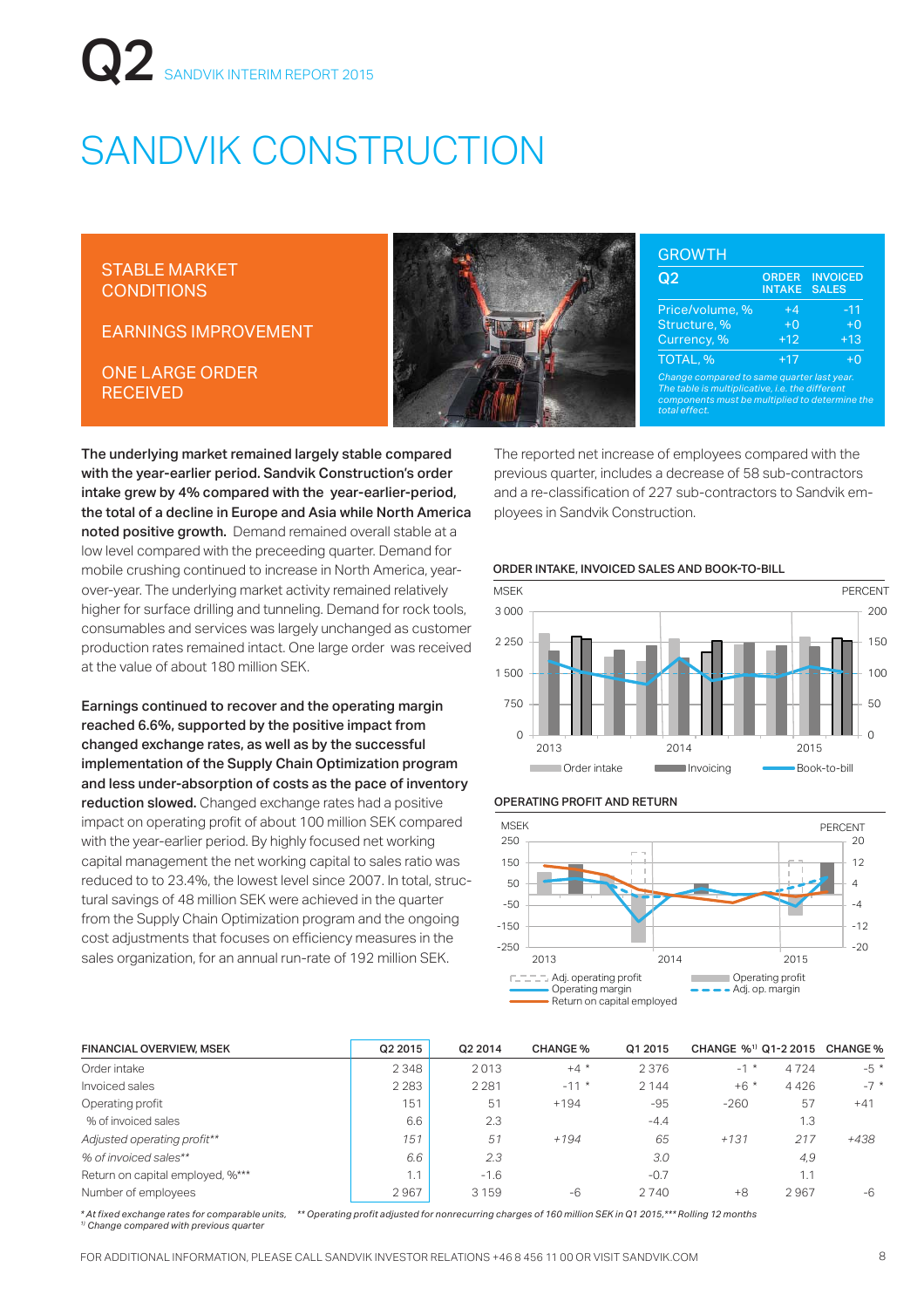# SANDVIK VENTURE

#### MIXED DEMAND PATTERN

SAVINGS SUPPORT EARNINGS

CHALLENGING MARKET IN OIL & GAS CONSUMABLES *Change compared to same quarter last year.* 



#### **GROWTH**

| Q2                                                                                           | <b>ORDER</b><br><b>INTAKE</b> | <b>INVOICED</b><br><b>SALES</b> |
|----------------------------------------------------------------------------------------------|-------------------------------|---------------------------------|
| Price/volume, %                                                                              | -7                            | -9                              |
| Structure, %                                                                                 | $+23$                         | $+22$                           |
| Currency, %                                                                                  | $+9$                          | $+9$                            |
| TOTAL, %                                                                                     | $+24$                         | $+21$                           |
| Change compared to same quarter last year.<br>The table is multiplicative i.e. the different |                               |                                 |

*The table is multiplicative, i.e. the different components must be multiplied to determine the total effect.*

Demand remained largely stable for Hyperion and Process Systems while it declined for Varel. Wolfram noted rather unchanged demand for tonnage while declining tungsten pricing adversely impacted the order value, compared with the year-earlier-period. Demand for Varel varied between different regions, with a challenging environment persisting in North America while other regions were stable at a low level. Hyperion developed positively both in terms of sales and order intake compared with the preceding year. Process Systems noted a decline in invoicing, due to the general weakness in the project business, where the weaker order intake of recent quarters has filtered through.

Sandvik Venture's order intake increased slightly in Europe and Asia, however it declined in other regions, compared with the same period last year. Compared with the previous quarter, demand trend was slightly negative for all product areas in Sandvik Venture, except Wolfram.

Earnings in the quarter were adversely impacted by weak oil & gas demand, negative development of the tungsten price as well as an unfavorable product mix, primarily for Process Systems. Changes in exchange rates had a negative effect of about 40 million SEK on earnings compared with the year-earlier period. Actions to mitigate lower demand within the oil & gas industry have been implemented, generating 8 million SEK in savings in the quarter and an annual run-rate of 30 million SEK.

ORDER INTAKE, INVOICED SALES AND BOOK-TO-BILL



#### OPERATING PROFIT AND RETURN



| <b>FINANCIAL OVERVIEW, MSEK</b>  | Q <sub>2</sub> 2015 | Q2 2014 | <b>CHANGE %</b> | Q1 2015 | CHANGE % <sup>1)</sup> | Q1-2 2015 | <b>CHANGE %</b> |
|----------------------------------|---------------------|---------|-----------------|---------|------------------------|-----------|-----------------|
| Order intake                     | 2 1 6 5             | 1741    | $-7$ *          | 2 2 6 3 | $-4$ *                 | 4 4 2 7   | $-12$ *         |
| Invoiced sales                   | 2226                | 1841    | $-9 *$          | 2 1 7 2 | $+3*$                  | 4397      | $-5*$           |
| Operating profit                 | 210                 | 187     | $+13$           | 192     | $+10$                  | 402       | $-4$            |
| % of invoiced sales              | 9.5                 | 10.2    |                 | 8.8     |                        | 9.1       |                 |
| Adjusted operating profit**      | 210                 | 262     | $-20$           | 202     | $+4$                   | 412       | $-17$           |
| % of invoiced sales**            | 9.5                 | 14.2    |                 | 9.3     |                        | 9.4       |                 |
| Return on capital employed, %*** | 6.5                 | 15.8    |                 | 7.1     |                        | 6.5       |                 |
| Number of employees              | 4050                | 4 1 4 1 | $-2$            | 4060    | $-$ O                  | 4050      | $-2$            |

*\* At fixed exchange rates for comparable units , \*\* Operating profit adjusted for nonrecurring charges of 10 million SEK in Q1 2015 and of 75 million SEK in Q2 2014, \*\*\* Rolling 12 months*

*1) Change compared with previous quarter*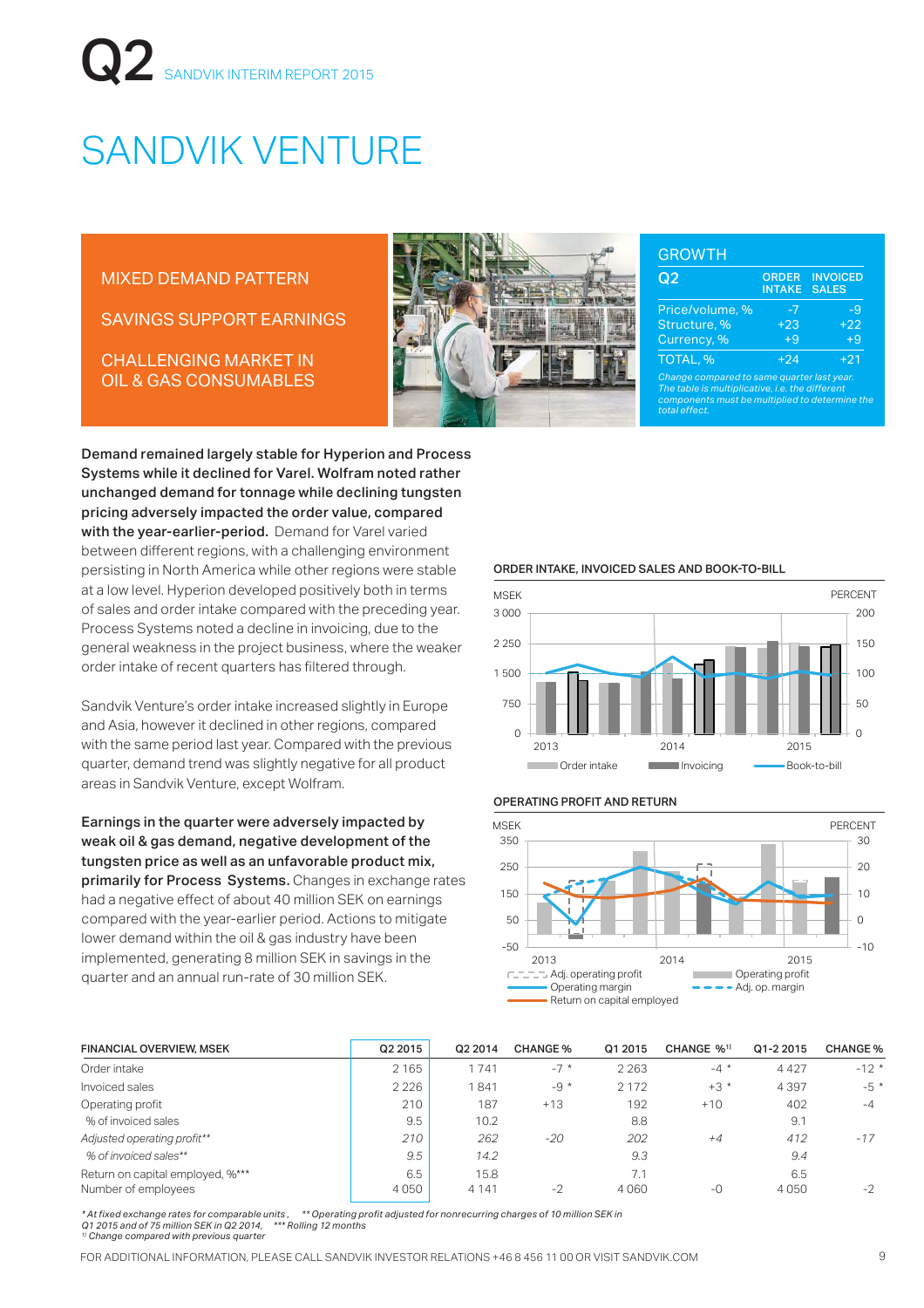### PARENT COMPANY

The parent company's invoiced sales after the second quarter of 2015 amounted to 8,346 million SEK (8,618) and the operating result was -788 million SEK (-544). Income from shares in Group companies consists primarily of dividends and Group contributions from these and amounted after the second

quarter to 775 million SEK (1,260). Interest-bearing liabilities, less cash and cash equivalents and interest-bearing assets, amounted to 11,501 million SEK (21,925). Investments in property, plant and machinery amounted to 370 million SEK (574).

### ACQUISITIONS AND DIVESTMENTS

#### ACQUISITIONS DURING THE MOST RECENT 12-MONTH PERIOD

|                 | COMPANY/UNIT                    | <b>CLOSING DATE</b> | ANNUAL REVENUE, MSEK | NO OF EMPLOYEES |
|-----------------|---------------------------------|---------------------|----------------------|-----------------|
| SANDVIK VENTURE | Varel Intl Energy Services Inc. | I May 2014          | 2.300                | .300            |

#### DIVESTMENTS DURING THE MOST RECENT 12-MONTH PERIOD

The divestment of Sandvik Materials Technology's distribution business in Australia and New Zealand was finalized on 1 October 2014 and recorded in the fourth quarter of 2014

The divestment of Sandvik Materials Technology's power spring business in the US and Mexico was finalized on 31 December 2014 and recorded in the fourth quarter of 2014.

## FIRST SIX MONTHS OF 2015

Demand for Sandvik's products during the first six months of 2015 and order intake declined organically by 8% compared with the year-earlier-period, primarily adversely impacted by lower business activity in the oil & gas segment, which to some extent also indirectly impact the general engineering segment, primarily in North America. However positive impact from changed exchange rates resulted in an overall positive growth in order intake by 5%. Total invoicing grew by 9%, supported by changed exchange rates, while organic growth declined by 4%, excluding structural changes and impact from changed exchange rates. Sandvik's order intake amounted to 45,910 million SEK (43,690), and invoiced sales was 46,732 million SEK (42,835).

Adjusted operating profit was 5,837 million SEK (5,110), excluding the non-recurring charges of 1.9 billion SEK in the first quarter related to the launch of the second phase of the ongoing Supply Chain Optimization program and other cost base adjustments. Changed exchange rates had a positive impact on the result by about 1.5 billion SEK while changed metal prices had a negative impact by -85 million SEK. Net financial items amounted to -1,024 million SEK (-893) and the profit after financial items was 2,931 million SEK (4,142). The tax rate was 27.3% (26.8%) and profit for the period amounted to 2,129 million SEK (3,030). Earnings per share amounted to 1.71 SEK (2.41). Cash flow from operations reached 5,154 million SEK (2,114).

## **GUIDANCE**

Sandvik does not provide a market outlook or business performance forecasts. However, guidance relating to certain non-operational key figures considered useful when modeling financial outcomes is provided in the table below:

| <b>CAPEX</b>               | Estimated at about 4.5 billion SEK for 2015                                                                                                                                                    |
|----------------------------|------------------------------------------------------------------------------------------------------------------------------------------------------------------------------------------------|
| <b>CURRENCY EFFECTS</b>    | Based on currency rates at end-June, it is estimated that operating profit for the third quarter of 2015 will be<br>affected by about +500 million SEK compared with the year-earlier period   |
| <b>METAL PRICE EFFECTS</b> | In view of currency rates, stock levels and metal prices at the end of June, it is estimated that operating profit for the<br>third quarter of 2015 will be affected by about -100 million SEK |
| <b>NET FINANCIAL ITEMS</b> | Estimated at between -1.8 and -2.0 billion SEK in 2015                                                                                                                                         |
| <b>TAX RATE</b>            | Estimated at about 26-28% for 2015                                                                                                                                                             |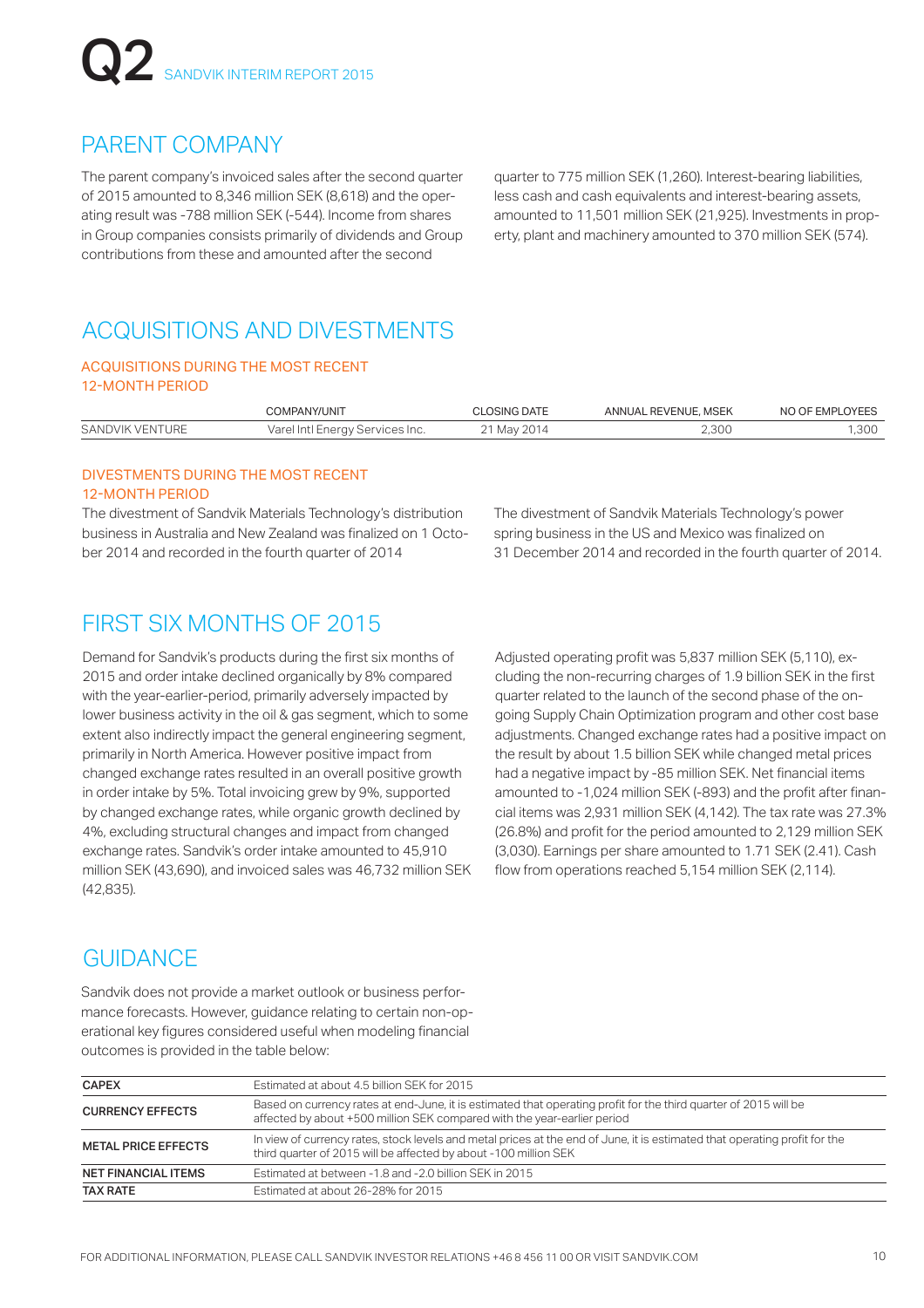## SIGNIFICANT EVENTS

– On 5 March Sandvik launched phase II of the Supply Chain Optimization program in addition to further adjustment to the cost base aimed at improving efficiency. As initially communicated in 2013, Sandvik's supply chain is to be optimized, reducing the number of production units from 150 to about 125 over three to four years. The first phase, initiated in the fourth quarter of 2013, has progressed according to plan and involves 11 unit closures (of which five closures had been implemented at year-end 2014). Sandvik launched the second phase in the first quarter, comprising a total of ten unit closures, predominantly in Europe. In addition, Sandvik implemented further measures

to adjust the cost base for increased efficiency and to current demand, as well as making a project write-down related to Mining Systems.

The total group savings are estimated to approximately 1.1 billion SEK in annual run-rate at the end of 2016. Nonrecurring charges associated with the initiatives, totaling about 1.9 billion SEK, impacted the first quarter of 2015.

For additional details see press release dated 5 March on www. sandvik.com

## ACCOUNTING POLICIES

This interim report was prepared in accordance with IFRS, applying IAS 34, Interim Financial Reporting. The same accounting and valuation policies were applied as in the most recent annual report with the exception of new and revised standards and interpretations effective from 1 January 2015.

The interim report for the Parent Company has been prepared in accordance with the Annual Accounts Act and the Securities

### TRANSACTIONS WITH RELATED PARTIES

No transactions between Sandvik and related parties that significantly affected the company's position and results took place.

### RISK ASSESSMENT

Sandvik is a global group represented in 130 countries and as such is exposed to a number of commercial and financial risks. Accordingly, risk management is an important process for Sandvik in its work to achieve established targets. Efficient risk management forms part of the ongoing review of the business

Market Act, which is in line with standard RFR 2 Reporting by a legal entity, issued by the Swedish Financial Reporting Board.

IASB has published amendments of standards that are effective as of 1 January 2015 or later. The standards have not had any material impact on the consolidated accounts.

and forward-looking assessment of operations. Sandvik's longterm risk exposure is assumed not to deviate from the inherent exposure associated with Sandvik's ongoing business operations. For a more in-depth analysis of risks, refer to Sandvik's Annual Report for 2014.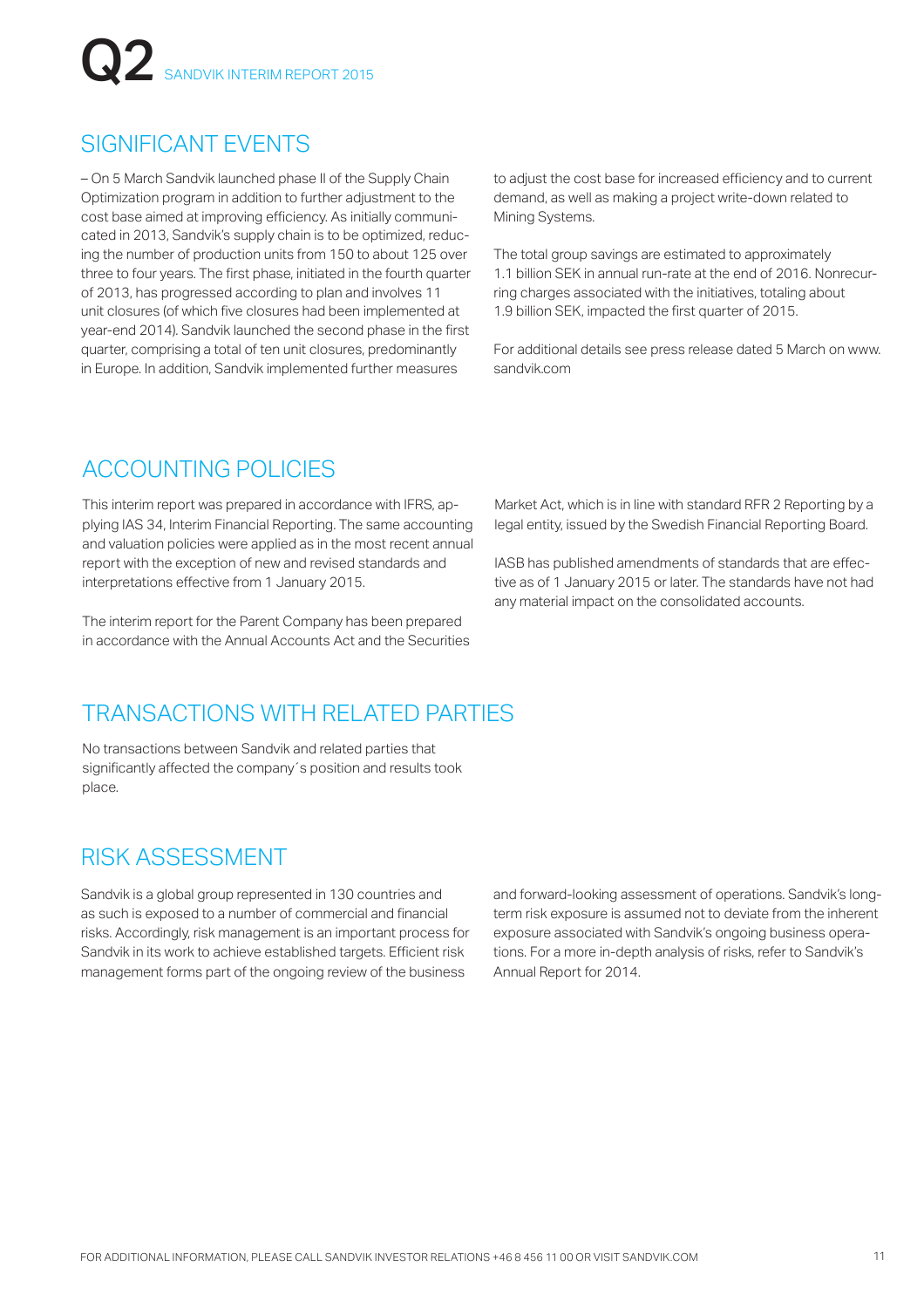# FINANCIAL REPORTS SUMMARY

### THE GROUP

#### INCOME STATEMENT

| <b>MSEK</b>                                                    | Q2 2015  | Q2 2014  | <b>CHANGE %</b> | Q1-2 2015 |          | Q1-2 2014 CHANGE % |
|----------------------------------------------------------------|----------|----------|-----------------|-----------|----------|--------------------|
| Revenue                                                        | 23 398   | 22051    | $+6$            | 46732     | 42835    | $+9$               |
| Cost of sales and services                                     | $-14696$ | $-13958$ | $+5$            | $-30697$  | $-27123$ | $+13$              |
| <b>Gross profit</b>                                            | 8702     | 8093     | $+8$            | 16035     | 15712    | $+2$               |
| % of revenues                                                  | 37.2     | 36.7     |                 | 34.3      | 36.7     |                    |
| Selling expenses                                               | $-3175$  | $-2981$  | $+7$            | $-6729$   | $-5656$  | $+19$              |
| Administrative expenses                                        | $-1862$  | $-1753$  | $+6$            | $-3876$   | $-3421$  | $+14$              |
| Research and development costs                                 | $-722$   | $-646$   | $+12$           | $-1482$   | $-1305$  | $+14$              |
| Other operating income and expenses                            | $-40$    | $-157$   | $-75$           | 7         | $-295$   | N/M                |
| Operating profit                                               | 2903     | 2556     | $+14$           | 3955      | 5035     | $-21$              |
| % of revenues                                                  | 12.4     | 11.6     |                 | 8.5       | 11.8     |                    |
| Net financial items                                            | $-536$   | $-457$   | $+17$           | $-1024$   | $-893$   | $+15$              |
| Profit after financial items                                   | 2 3 6 7  | 2099     | $+13$           | 2931      | 4 1 4 2  | $-29$              |
| % of revenues                                                  | 10.1     | 9.5      |                 | 6.3       | 9.7      |                    |
| Income tax                                                     | $-648$   | $-562$   | $+15$           | $-802$    | $-1112$  | $-28$              |
| Profit for the period                                          | 1719     | 1537     | $+12$           | 2129      | 3030     | $-30$              |
| % of revenues                                                  | 7.3      | 7.0      |                 | 4.6       | 7.1      |                    |
| Items that will not be reclassified to profit or loss          |          |          |                 |           |          |                    |
| Actuarial gains/(losses) on defined benefit pension plans      | 209      | $-295$   |                 | $-465$    | $-547$   |                    |
| Tax relating to items that will not be reclassified            | $-95$    | 67       |                 | 64        | 151      |                    |
|                                                                | 114      | $-228$   |                 | $-401$    | $-396$   |                    |
| Items that will be reclassified subsequently to profit or loss |          |          |                 |           |          |                    |
| Foreign currency translation differences                       | $-957$   | 1 1 7 4  |                 | $-248$    | 1065     |                    |
| Cash flow hedges                                               | 154      | $-104$   |                 | 29        | $-197$   |                    |
| Tax relating to items that may be reclassified                 | $-31$    | 26       |                 | $-4$      | 50       |                    |
|                                                                | $-834$   | 1096     |                 | $-223$    | 918      |                    |
| Total other comprehensive income                               | $-720$   | 868      |                 | $-624$    | 522      |                    |
| Total comprehensive income                                     | 999      | 2405     |                 | 1505      | 3553     |                    |
| Profit for the period attributable to                          |          |          |                 |           |          |                    |
| Owners of the Parent                                           | 1726     | 1531     |                 | 2141      | 3026     |                    |
| Non-controlling interests                                      | $-7$     | 6        |                 | $-12$     | 5        |                    |
| Total comprehensive income attributable to                     |          |          |                 |           |          |                    |
| Owners of the Parent                                           | 1 0 0 5  | 2 3 9 9  |                 | 1516      | 3548     |                    |
| Non-controlling interests                                      | $-6$     | 6        |                 | $-11$     | 5        |                    |
| Earnings per share, SEK *                                      | 1.38     | 1.22     |                 | 1.71      | 2.41     |                    |

*\* No dilution effects during the period N/M = non-meaningful*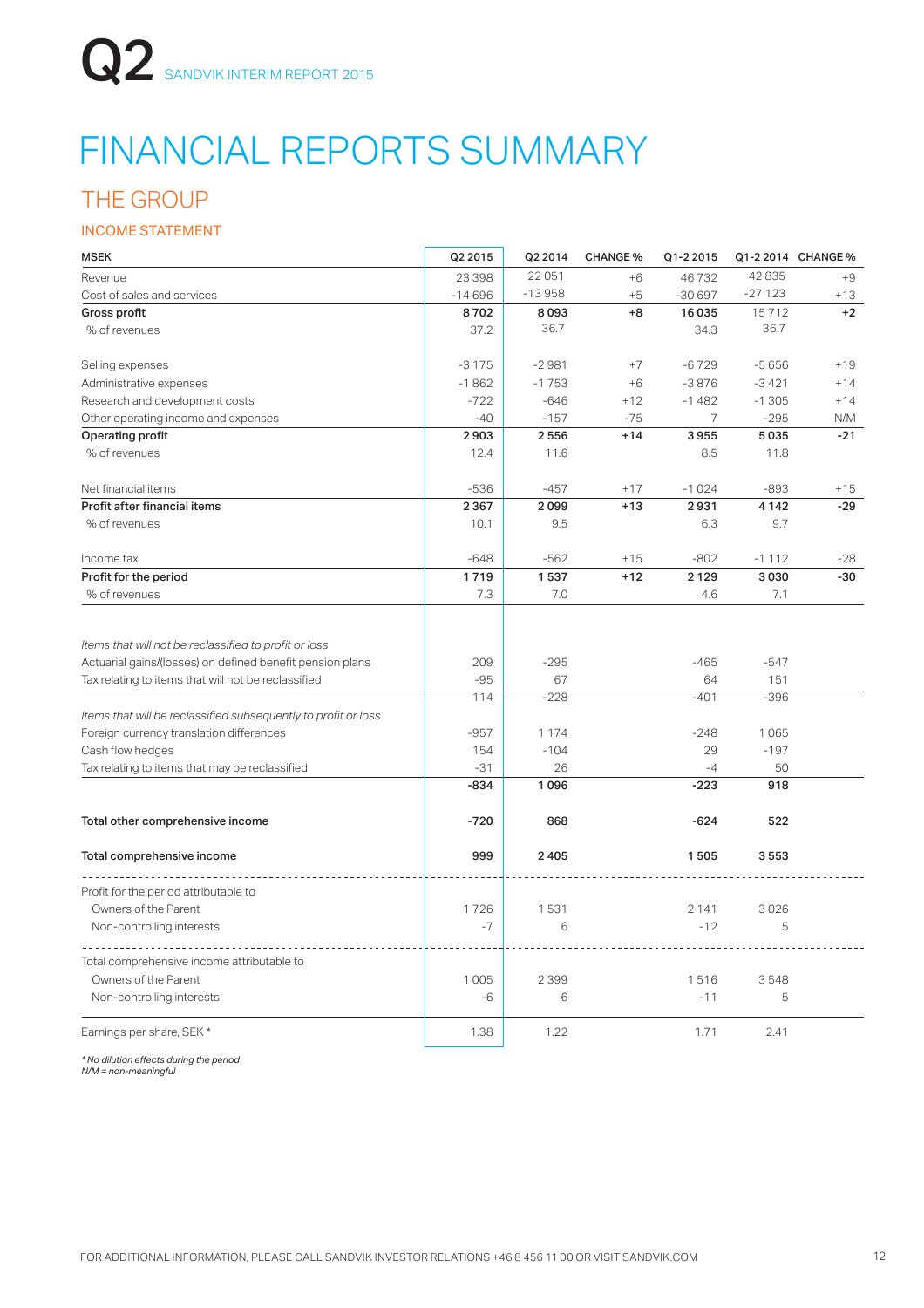## THE GROUP

#### BALANCE SHEET

| <b>MSEK</b>                                  | 30 JUN 2015 | 31 DEC 2014 | <b>CHANGE %</b> | 30 JUN 2014 |
|----------------------------------------------|-------------|-------------|-----------------|-------------|
| Intangible assets                            | 18777       | 18323       | $+2$            | 17045       |
| Property, plant and equipment                | 27 294      | 27 609      | $-1$            | 26 007      |
| <b>Financial assets</b>                      | 8544        | 8 2 7 9     | $+3$            | 8387        |
| Inventories                                  | 24 2 35     | 24 05 6     | $+1$            | 25761       |
| Current receivables                          | 22976       | 21725       | $+6$            | 22 2 8 2    |
| Cash and cash equivalents                    | 2936        | 6327        | $-54$           | 2490        |
| <b>Total assets</b>                          | 104762      | 106 319     | $-1$            | 101972      |
| Total equity                                 | 33869       | 36672       | -8              | 32949       |
| Non-current interest-bearing liabilities     | 39 501      | 41 4 26     | $-5$            | 37735       |
| Non-current non-interest-bearing liabilities | 4 2 0 6     | 3584        | $+17$           | 4028        |
| Current interest-bearing liabilities         | 3930        | 2679        | $+47$           | 5411        |
| Current non-interest-bearing liabilities     | 23 25 6     | 21958       | $+6$            | 21849       |
| Total equity and liabilities                 | 104762      | 106 319     | $-1$            | 101972      |
| Net working capital*                         | 25 801      | 25 25 0     | $+2$            | 27633       |
| Loans                                        | 35613       | 36 907      | $-4$            | 37 159      |
| Net debt **                                  | 32946       | 30742       | $+7$            | 34810       |
| Net debt to equity ratio***                  | 0.85        | 0.75        |                 | 0.96        |
| Non-controlling interests in total equity    | 120         | 134         | $-9$            | 138         |

\* Inventories plus trade receivables excl. prepaid income taxes, reduced by non-interest-bearing liabilities excl. tax liabilities<br>\*\* Current and non-current interest-bearing liabilities excluding net provisions for

#### CHANGE IN TOTAL EQUITY

| <b>MSEK</b>                                    | <b>EQUITY RELATED TO</b><br><b>OWNERS OF THE PARENT</b> | <b>NON-CONTROLLING</b><br><b>INTEREST</b> | <b>TOTAL</b><br><b>EQUITY</b> |
|------------------------------------------------|---------------------------------------------------------|-------------------------------------------|-------------------------------|
| Opening equity, 1 January 2014                 | 33 510                                                  | 100                                       | 33 610                        |
| Total comprehensive income for the period      | 7432                                                    | $-17$                                     | 7415                          |
| Non-controlling interest in acquired companies |                                                         | 33                                        | 33                            |
| Non-controlling interest new stock issue       |                                                         | 23                                        | 23                            |
| Personnel options program                      | $-80$                                                   |                                           | $-80$                         |
| Hedge of personnel options program             | 66                                                      |                                           | 66                            |
| Dividends                                      | $-4390$                                                 | $-5$                                      | $-4395$                       |
| Closing equity, 31 December 2014               | 36538                                                   | 134                                       | 36 672                        |
| Opening equity, 1 January 2015                 | 36538                                                   | 134                                       | 36 672                        |
| Total comprehensive income for the period      | 1516                                                    | $-11$                                     | 1505                          |
| Personnel options program                      | 85                                                      |                                           | 85                            |
| Dividends                                      | $-4390$                                                 | -3                                        | $-4393$                       |
| Closing equity, 30 June 2015                   | 33749                                                   | 120                                       | 33869                         |
| Opening equity, 1 January 2014                 | 33510                                                   | 100                                       | 33 610                        |
| Total comprehensive income for the period      | 3548                                                    | 5                                         | 3553                          |
| Non-controlling interest in acquired companies |                                                         | 33                                        | 33                            |
| Personnel options program                      | 90                                                      |                                           | 90                            |
| Hedge of personnel options program             | 53                                                      |                                           | 53                            |
| <b>Dividends</b>                               | $-4390$                                                 |                                           | $-4390$                       |
| Closing equity, 30 June 2014                   | 32811                                                   | 138                                       | 32949                         |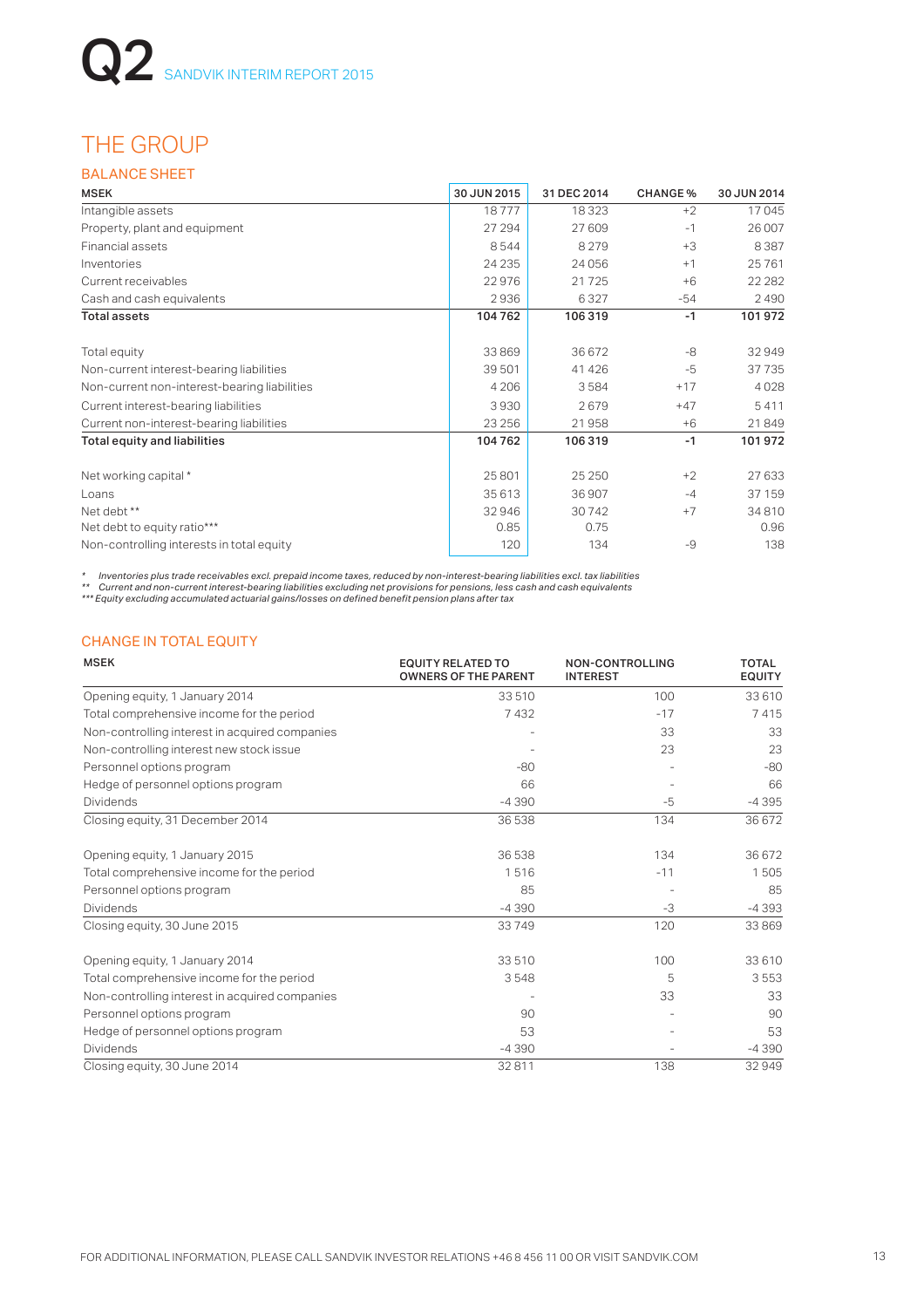## THE GROUP

#### CASH FLOW STATEMENT

| <b>MSEK</b>                                                     | Q2 2015 | Q2 2014 | Q1-2 2015 | Q1-2 2014 |
|-----------------------------------------------------------------|---------|---------|-----------|-----------|
| Cash flow from operating activities                             |         |         |           |           |
| Income after financial income and expenses                      | 2 3 6 7 | 2099    | 2931      | 4 1 4 2   |
| Adjustment for depreciation, amortization and impairment losses | 1 1 3 5 | 1006    | 2406      | 1954      |
| Adjustment for items that do not require the use of cash etc.   | $-244$  | $-156$  | 1 1 2 6   | $-359$    |
| Income tax paid                                                 | $-411$  | $-586$  | $-953$    | $-1026$   |
| Cash flow from operations before changes in working capital     | 2847    | 2 3 6 3 | 5510      | 4711      |
| Changes in working capital                                      |         |         |           |           |
| Change in inventories                                           | $-94$   | $-349$  | 335       | $-946$    |
| Change in operating receivables                                 | 14      | 394     | $-1081$   | $-1260$   |
| Change in operating liabilities                                 | 70      | $-972$  | 561       | $-274$    |
| Cash flow from changes in working capital                       | $-10$   | $-927$  | $-185$    | $-2480$   |
| Investments in rental equipment                                 | $-148$  | $-117$  | $-283$    | $-212$    |
| Divestments of rental equipment                                 | 34      | 36      | 112       | 95        |
| Cash flow from operations                                       | 2723    | 1355    | 5 1 5 4   | 2 1 1 4   |
| Cash flow from investing activities                             |         |         |           |           |
| Acquisitions of companies and shares, net of cash               |         | $-2787$ |           | $-2787$   |
| Investments in tangible assets                                  | $-766$  | $-943$  | $-1.365$  | $-1641$   |
| Proceeds from sale of tangible assets                           | 29      | 77      | 64        | 130       |
| Investments in intangible assets                                | $-227$  | $-206$  | $-426$    | $-411$    |
| Proceeds from sale of intangible assets                         |         |         |           | 7         |
| Other investments, net                                          | 28      | 18      | 32        | -16       |
| Cash flow from investing activities                             | $-936$  | $-3841$ | $-1695$   | $-4718$   |
| Net cash flow after investing activities                        | 1787    | $-2486$ | 3459      | $-2604$   |
| Cash flow from financing activities                             |         |         |           |           |
| Change in interest-bearing debt                                 | $-1716$ | 6964    | $-2502$   | 4349      |
| Dividends paid                                                  | $-4390$ | $-4390$ | $-4393$   | $-4390$   |
| Cash flow from financing activities                             | $-6106$ | 2574    | $-6895$   | -41       |
| Cash flow for the period                                        | $-4319$ | 88      | $-3436$   | $-2645$   |
| Cash and cash equivalents at beginning of the period            | 7318    | 2328    | 6327      | 5076      |
| Exchange-rate differences in cash and cash equivalents          | -63     | 74      | 45        | 59        |
| Cash and cash equivalents at the end of the period              | 2936    | 2490    | 2936      | 2490      |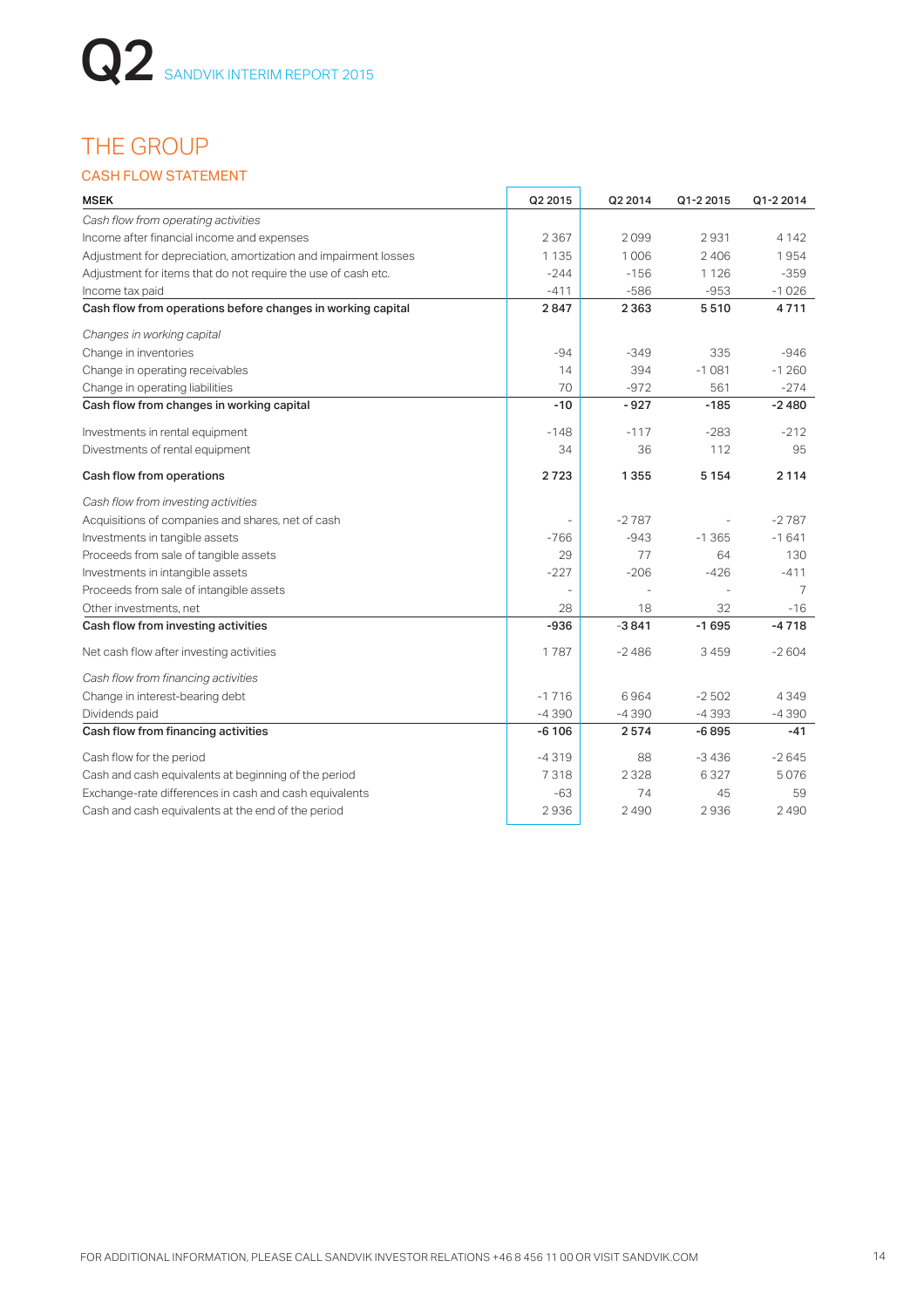## THE PARENT COMPANY

#### INCOME STATEMENT

| <b>MSEK</b>                                | Q1-2 2015 | Q1-2 2014 |
|--------------------------------------------|-----------|-----------|
| Revenue                                    | 8346      | 8618      |
| Cost of sales and services                 | $-5729$   | $-6259$   |
| Gross profit                               | 2617      | 2 3 5 9   |
| Selling expenses                           | $-290$    | $-322$    |
| Administrative expenses                    | $-1593$   | $-1182$   |
| Research and development costs             | $-746$    | $-681$    |
| Other operating income and expenses        | $-776$    | $-718$    |
| Operating profit                           | $-788$    | $-544$    |
| Income from shares in Group companies      | 775       | 1 260     |
| Income from shares in associated companies |           | 5         |
| Interest income/expenses and similar items | $-124$    | $-505$    |
| Profit after financial items               | $-137$    | 216       |
| Appropriations                             |           |           |
| Income tax expense                         | 48        | 17        |
| Profit for the period                      | -89       | 233       |

*The classification of certain profit and loss items has changed as from 2015 affecting administrative expenses and other operating income and expenses. Comparative figures have been adjusted accordingly.*

#### BALANCE SHEET

| <b>MSEK</b>                                                                                                | 30 JUN 2015              | 31 DEC 2014    | <b>CHANGE %</b> | 30 JUN 2014 |
|------------------------------------------------------------------------------------------------------------|--------------------------|----------------|-----------------|-------------|
| Intangible assets                                                                                          | 12                       | 8              | 50              | 8           |
| Property, plant and equipment                                                                              | 7675                     | 7740           | $-1$            | 7499        |
| Financial assets                                                                                           | 46878                    | 46 370         |                 | 44032       |
| Inventories                                                                                                | 3738                     | 3591           | 4               | 4020        |
| Current receivables                                                                                        | 14 6 63                  | 17 279         | $-15$           | 16 160      |
| Cash and cash equivalents                                                                                  | 1                        |                | 0               | 23          |
| <b>Total assets</b>                                                                                        | 72967                    | 74989          | $-3$            | 71742       |
| Total equity                                                                                               | 23800                    | 28 196         | $-16$           | 22736       |
| Untaxed reserves                                                                                           | 4                        | $\overline{4}$ | $\Omega$        | 4           |
| Provisions                                                                                                 | 495                      | 600            | $-18$           | 600         |
| Non-current interest-bearing liabilities                                                                   | 23 0 20                  | 25761          | $-11$           | 24 29 6     |
| Non-current non-interest-bearing liabilities                                                               | 71                       | 47             | 51              | 83          |
| Current interest-bearing liabilities                                                                       | 13 183                   | 8478           | 55              | 18325       |
| Current non-interest-bearing liabilities                                                                   | 12 3 9 4                 | 11903          | 4               | 5698        |
| Total equity and liabilities                                                                               | 72967                    | 74989          | -3              | 71742       |
| Pledged assets                                                                                             | $\overline{\phantom{a}}$ |                | N/A             |             |
| Contingent liabilities                                                                                     | 15774                    | 15938          | $-1$            | 15 113      |
| Interest-bearing liabilities and provisions minus cash and<br>cash equivalents and interest-bearing assets | 11501                    | 9561           | 20              | 21925       |
| Investments in fixed assets                                                                                | 370                      | 1 2 2 7        | $-70$           | 574         |

*N/A = not applicable*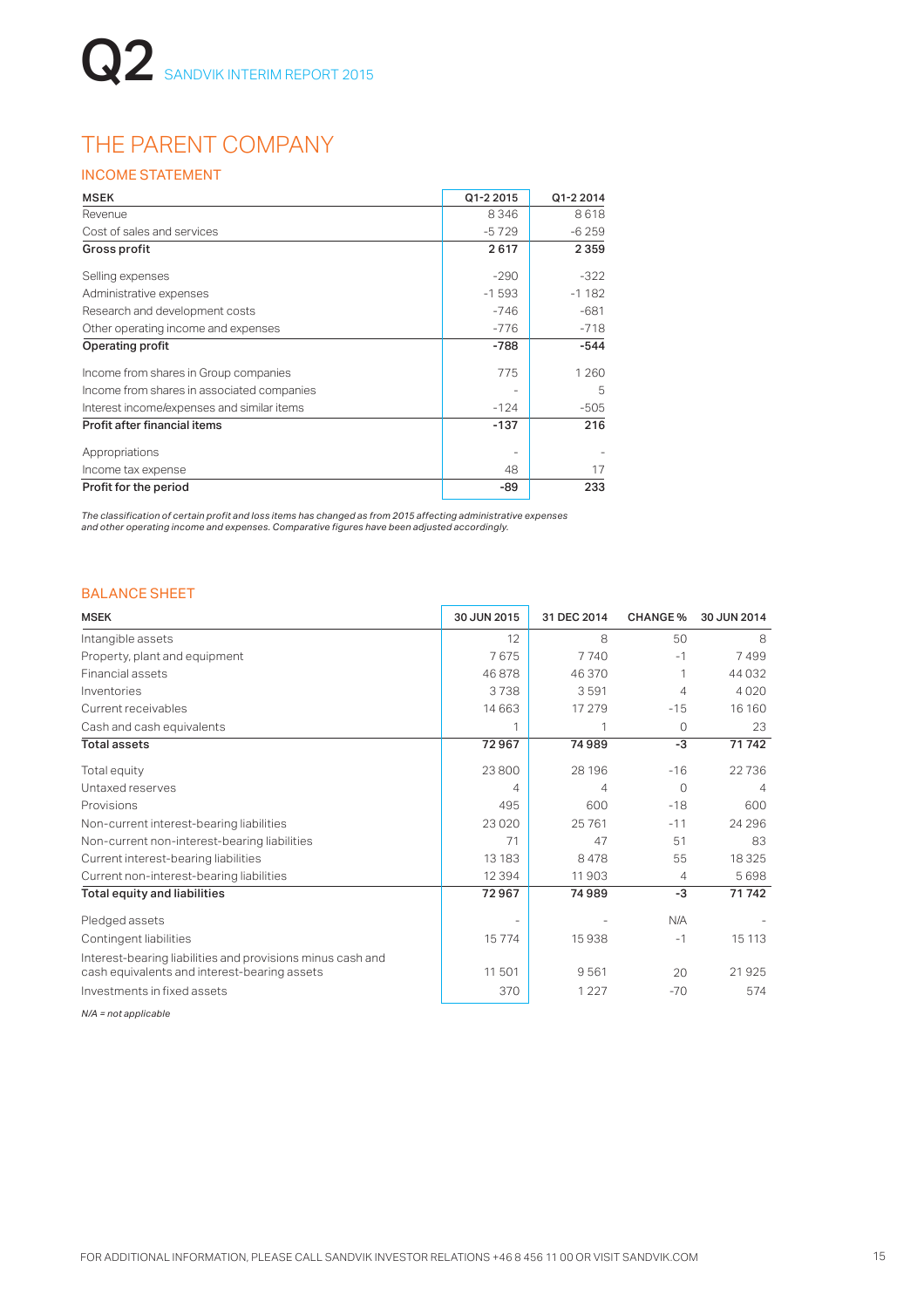## MARKET OVERVIEW, THE GROUP

#### ORDER INTAKE AND INVOICED SALES PER MARKET AREA SECOND QUARTER 2015

|                                     | <b>ORDER</b><br><b>INTAKE</b> |        | <b>CHANGE*</b> | <b>SHARE</b>   | <b>INVOICED</b><br><b>SALES</b> | <b>CHANGE*</b> | <b>SHARE</b>   |
|-------------------------------------|-------------------------------|--------|----------------|----------------|---------------------------------|----------------|----------------|
| <b>MARKET AREA</b>                  | <b>MSEK</b>                   | %      | $9/0^{11}$     | $\%$           | <b>MSEK</b>                     | %              | $\%$           |
| <b>THE GROUP</b>                    |                               |        |                |                |                                 |                |                |
| Europe                              | 8 2 5 3                       | -5     | $-5$           | 36             | 8795                            | $-1$           | 37             |
| North America                       | 4553                          | $-13$  | $-5$           | 20             | 4809                            | $-7$           | 21             |
| South America                       | 1 1 3 8                       | $-28$  | $-28$          | 5              | 1586                            | $-4$           | $\overline{7}$ |
| Africa/Middle East                  | 3091                          | $+51$  | $+19$          | 14             | 2414                            | $+3$           | 10             |
| Asia                                | 4352                          | $-14$  | $-10$          | 19             | 4582                            | $-11$          | 20             |
| Australia                           | 1356                          | $+19$  | $+19$          | 6              | 1 2 1 2                         | $-14$          | 5              |
| Total                               | 22743                         | -4     | $-4$           | 100            | 23398                           | -5             | 100            |
| <b>SANDVIK MACHINING SOLUTIONS</b>  |                               |        |                |                |                                 |                |                |
| Europe                              | 4435                          | $+0$   | $+0$           | 53             | 4430                            | $+1$           | 53             |
| North America                       | 1872                          | -8     | -8             | 22             | 1877                            | $-7$           | 23             |
| South America                       | 196                           | $-18$  | $-18$          | $\overline{2}$ | 202                             | $-14$          | $\overline{2}$ |
| Africa/Middle East                  | 58                            | $-16$  | $-16$          | 1              | 59                              | $-19$          | $\mathbf{1}$   |
| Asia                                | 1727                          | -7     | $-7$           | 21             | 1709                            | $-6$           | 20             |
| Australia                           | 67                            | $+9$   | $+9$           | $\mathbf{1}$   | 62                              | $+1$           | 1              |
| Total                               | 8355                          | -4     | $-4$           | 100            | 8339                            | -3             | 100            |
| <b>SANDVIK MINING</b>               |                               |        |                |                |                                 |                |                |
| Europe                              | 490                           | $-42$  | $-42$          | 6              | 648                             | $+10$          | 9              |
| North America                       | 1058                          | $-26$  | $+4$           | 16             | 1051                            | $+7$           | 15             |
| South America                       | 656                           | $-31$  | $-31$          | 10             | 1038                            | $+5$           | 15             |
| Africa/Middle East                  | 2536                          | $+70$  | $+28$          | 37             | 1762                            | $+4$           | 26             |
| Asia                                | 1077                          | $-13$  | $-13$          | 16             | 1365                            | $-13$          | 20             |
| Australia                           | 1000                          | $+8$   | $+8$           | 15             | 1044                            | $-16$          | 15             |
| Total                               | 6817                          | $-1$   | -5             | 100            | 6908                            | $-2$           | 100            |
| <b>SANDVIK MATERIALS TECHNOLOGY</b> |                               |        |                |                |                                 |                |                |
| Europe                              | 1559                          | $-0$   | $-0$           | 50             | 1947                            | $-1$           | 53             |
| North America                       | 734                           | $-13$  | $-13$          | 24             | 877                             | $-20$          | 24             |
| South America                       | 64                            | $+6$   | $+6$           | 2              | 73                              | $+7$           | $\overline{2}$ |
| Africa/Middle East                  | 48                            | $-31$  | $-31$          | $\mathbf{2}$   | 68                              | $+20$          | $\overline{2}$ |
| Asia                                | 629                           | $-37$  | $-17$          | 21             | 654                             | $-19$          | 18             |
| Australia                           | 20                            | $-4$   | $-4$           | 1              | 20                              | $-5$           | 1              |
| Total                               | 3054                          | $-12$  | $-7$           | 100            | 3639                            | -8             | 100            |
| <b>SANDVIK CONSTRUCTION</b>         |                               |        |                |                |                                 |                |                |
| Europe                              | 778                           | -8     | -8             | 33             | 818                             | $-12$          | 35             |
| North America                       | 480                           | $+33$  | $+33$          | 20             | 533                             | $+11$          | 23             |
| South America                       | 116                           | $-41$  | $-41$          | 5              | 150                             | $-36$          | $\overline{7}$ |
| Africa/Middle East                  | 252                           | $+8$   | $+8$           | 11             | 316                             | $-1$           | 14             |
| Asia                                | 488                           | -9     | -9             | 21             | 425                             | $-21$          | 19             |
| Australia                           | 234                           | $+251$ | $+251$         | 10             | 41                              | $-26$          | $\overline{2}$ |
| Total                               | 2348                          | $+4$   | $+4$           | 100            | 2283                            | $-11$          | 100            |
| <b>SANDVIK VENTURE</b>              |                               |        |                |                |                                 |                |                |
| Europe                              | 991                           | $+3$   | $+3$           | 45             | 953                             | $-5$           | 43             |
| North America                       | 405                           | $-30$  | -30            | 19             | 467                             | $-27$          | 21             |
| South America                       | 106                           | $-5$   | $-5$           | 5              | 123                             | $+21$          | $\,6$          |
| Africa/Middle East                  | 197                           | $-29$  | $-29$          | 9              | 209                             | $-10$          | $\mathsf g$    |
| Asia                                | 431                           | $+4$   | $+4$           | 20             | 428                             | $+0$           | 19             |
| Australia                           | 35                            | $-42$  | $-42$          | 2              | 46                              | -34            | $\mathbf{2}$   |
| Total                               | 2 1 6 5                       | $-7$   | -7             | 100            | 2226                            | -9             | 100            |

*\* At fixed exchange rates for comparable units compared with the year-earlier period 1) Excluding major orders*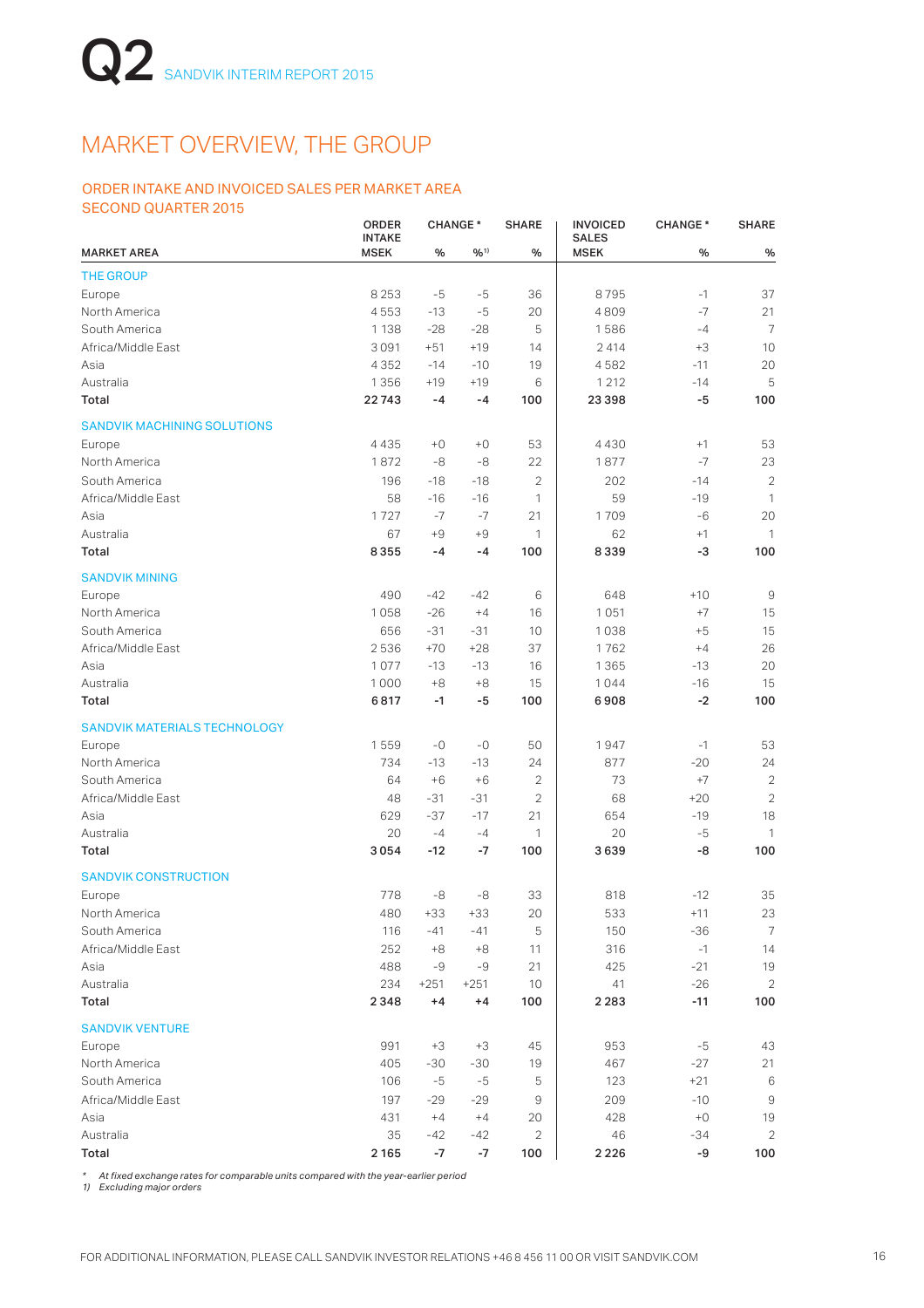### THE GROUP

#### ORDER INTAKE BY BUSINESS AREA

| ORDER INTAKE BY BUSINESS AREA            |                        |                |                |                |            |                        |                          |       |
|------------------------------------------|------------------------|----------------|----------------|----------------|------------|------------------------|--------------------------|-------|
| <b>MSEK</b>                              | Q <sub>2</sub><br>2014 | Q3<br>2014     | Q4<br>2014     | $Q1-4$<br>2014 | Q1<br>2015 | Q <sub>2</sub><br>2015 | <b>CHANGE Q2</b><br>$\%$ | % 1)  |
| Sandvik Machining Solutions              | 7768                   | 7711           | 8 1 2 9        | 31 328         | 8596       | 8355                   | $+8$                     | $-4$  |
| Sandvik Mining                           | 6217                   | 5566           | 5695           | 23 533         | 6 2 0 3    | 6817                   | $+10$                    | $-1$  |
| Sandvik Materials Technology             | 3449                   | 3 3 3 5        | 3 2 9 6        | 14713          | 3725       | 3054                   | $-11$                    | $-12$ |
| Sandvik Construction                     | 2013                   | 2 1 8 4        | 2038           | 8571           | 2376       | 2348                   | $+17$                    | $+4$  |
| Sandvik Venture                          | 1741                   | 2 1 8 2        | 2 1 2 3        | 7795           | 2 2 6 3    | 2 1 6 5                | $+24$                    | $-7$  |
| Group activities                         | 6                      | 3              | 5              | 17             | 4          | 4                      |                          |       |
| Group total                              | 21 194                 | 20981          | 21 286         | 85957          | 23 167     | 22743                  | $+7$                     | $-4$  |
| <b>INVOICED SALES BY BUSINESS AREA</b>   |                        |                |                |                |            |                        |                          |       |
| <b>MSEK</b>                              | Q <sub>2</sub><br>2014 | Q3<br>2014     | Q4<br>2014     | $Q1-4$<br>2014 | Q1<br>2015 | Q2<br>2015             | <b>CHANGE Q2</b><br>%    | %11   |
| Sandvik Machining Solutions              | 7676                   | 7658           | 8122           | 30856          | 8438       | 8339                   | $+9$                     | -3    |
| Sandvik Mining                           | 6385                   | 6806           | 7039           | 26831          | 6863       | 6908                   | $+8$                     | $-2$  |
| Sandvik Materials Technology             | 3866                   | 3735           | 3758           | 14907          | 3712       | 3639                   | $-6$                     | -8    |
| Sandvik Construction                     | 2 2 8 1                | 2 2 3 2        | 2 1 6 9        | 8553           | 2 1 4 4    | 2 2 8 3                | $+0$                     | $-11$ |
| Sandvik Venture                          | 1841                   | 2 1 5 5        | 2 3 0 1        | 7658           | 2 1 7 2    | 2 2 2 6                | $+21$                    | -9    |
| Group activities                         | $\overline{2}$         | $\overline{7}$ | 5              | 16             | 5          | 3                      |                          |       |
| Group total                              | 22051                  | 22593          | 23 394         | 88821          | 23 334     | 23 3 98                | $+6$                     | $-5$  |
| <b>OPERATING PROFIT BY BUSINESS AREA</b> |                        |                |                |                |            |                        |                          |       |
| <b>MSEK</b>                              | Q2<br>2014             | Q3<br>2014     | Q4<br>2014     | $Q1-4$<br>2014 | Q1<br>2015 | Q2<br>2015             | <b>CHANGE Q2</b><br>%    |       |
| Sandvik Machining Solutions              | 1561                   | 1496           | 1622           | 6 1 5 9        | 1129       | 1701                   | $+9$                     |       |
| Sandvik Mining                           | 452                    | 614            | 644            | 2 3 9 8        | 68         | 786                    | $+74$                    |       |
| Sandvik Materials Technology             | 647                    | 482            | 330            | 1880           | 100        | 286                    | $-56$                    |       |
| Sandvik Construction                     | 51                     | 1              | $\overline{4}$ | 45             | $-95$      | 151                    | $+194$                   |       |
| Sandvik Venture                          | 187                    | 133            | 335            | 888            | 192        | 210                    | $+13$                    |       |
| Group activities                         | $-342$                 | $-264$         | $-312$         | $-1250$        | $-342$     | $-231$                 |                          |       |
| Group total <sup>2)</sup>                | 2556                   | 2462           | 2623           | 10 120         | 1052       | 2903                   | $+14$                    |       |
| <b>OPERATING MARGIN BY BUSINESS AREA</b> |                        |                |                |                |            |                        |                          |       |
| <b>MSEK</b>                              | Q <sub>2</sub><br>2014 | Q3<br>2014     | Q4<br>2014     | $Q1-4$<br>2014 | Q1<br>2015 | Q2<br>2015             |                          |       |
| Sandvik Machining Solutions              | 20.3                   | 19.5           | 20.0           | 20.0           | 13.4       | 20.4                   |                          |       |
| Sandvik Mining                           | 7.1                    | 9.0            | 9.2            | 8.9            | 1.0        | 11.4                   |                          |       |
| Sandvik Materials Technology             | 16.7                   | 12.9           | 8.8            | 12.6           | 2.7        | 7.9                    |                          |       |
| Sandvik Construction                     | 2.3                    | 0.0            | 0.2            | 0.5            | $-4.4$     | 6.6                    |                          |       |
| Sandvik Venture                          | 10.2                   | 6.2            | 14.6           | 11.6           | 8.8        | 9.5                    |                          |       |
| Group total                              | 11.6                   | 10.9           | 11.2           | 11.4           | 4.5        | 12.4                   |                          |       |

#### ADJUSTED OPERATING PROFIT BY BUSINESS AREA

| <b>MSEK</b>                                | Q <sub>2</sub><br>2014 | Q3<br>2014 | Q4<br>2014 | $Q1 - 4$<br>2014 | Q <sub>1</sub><br>2015 | Q <sub>2</sub><br>2015 | <b>CHANGE Q2</b><br>% |
|--------------------------------------------|------------------------|------------|------------|------------------|------------------------|------------------------|-----------------------|
| Sandvik Machining Solutions                | 1561                   | 1496       | 1622       | 6 1 5 9          | 1809                   | 1701                   | $+9$                  |
| Sandvik Mining                             | 452                    | 614        | 644        | 2 3 9 8          | 798                    | 786                    | $+74$                 |
| Sandvik Materials Technology               | 647                    | 482        | 259        | 1809             | 365                    | 286                    | $-56$                 |
| Sandvik Construction                       | 51                     |            | 4          | 45               | 65                     | 151                    | $+194$                |
| Sandvik Venture                            | 262                    | 137        | 335        | 967              | 202                    | 210                    | $-20$                 |
| Group activities                           | $-342$                 | $-264$     | $-312$     | $-1250$          | $-306$                 | $-231$                 |                       |
| Group total <sup>2)</sup>                  | 2631                   | 2466       | 2552       | 10128            | 2934                   | 2903                   | $+10$                 |
| ADJUSTED OPERATING MARGIN BY BUSINESS AREA |                        |            |            |                  |                        |                        |                       |

| <b>MSEK</b>                  | Q2<br>2014 | Q3<br>2014 | Q4<br>2014 | $Q1 - 4$<br>2014 | Q1<br>2015 | Q2<br>2015 |
|------------------------------|------------|------------|------------|------------------|------------|------------|
| Sandvik Machining Solutions  | 20.3       | 19.5       | 20.0       | 20.0             | 21.4       | 20.4       |
| Sandvik Mining               | 7.1        | 9.0        | 9.2        | 8.9              | 11.6       | 11.4       |
| Sandvik Materials Technology | 16.7       | 12.9       | 6.9        | 12.1             | 9.8        | 7.9        |
| Sandvik Construction         | 2.3        | 0.0        | 0.2        | 0.5              | 3.0        | 6.6        |
| Sandvik Venture              | 14.2       | 6.4        | 14.6       | 12.6             | 9.3        | 9.5        |
| Group total                  | 11.9       | 10.9       | 10.9       | 11.4             | 12.6       | 12.4       |

*1) Change compared with preceding year at fixed exchange rates for comparable units 2) Internal transactions had negligible effect on business area profits N/M = non-meaningful*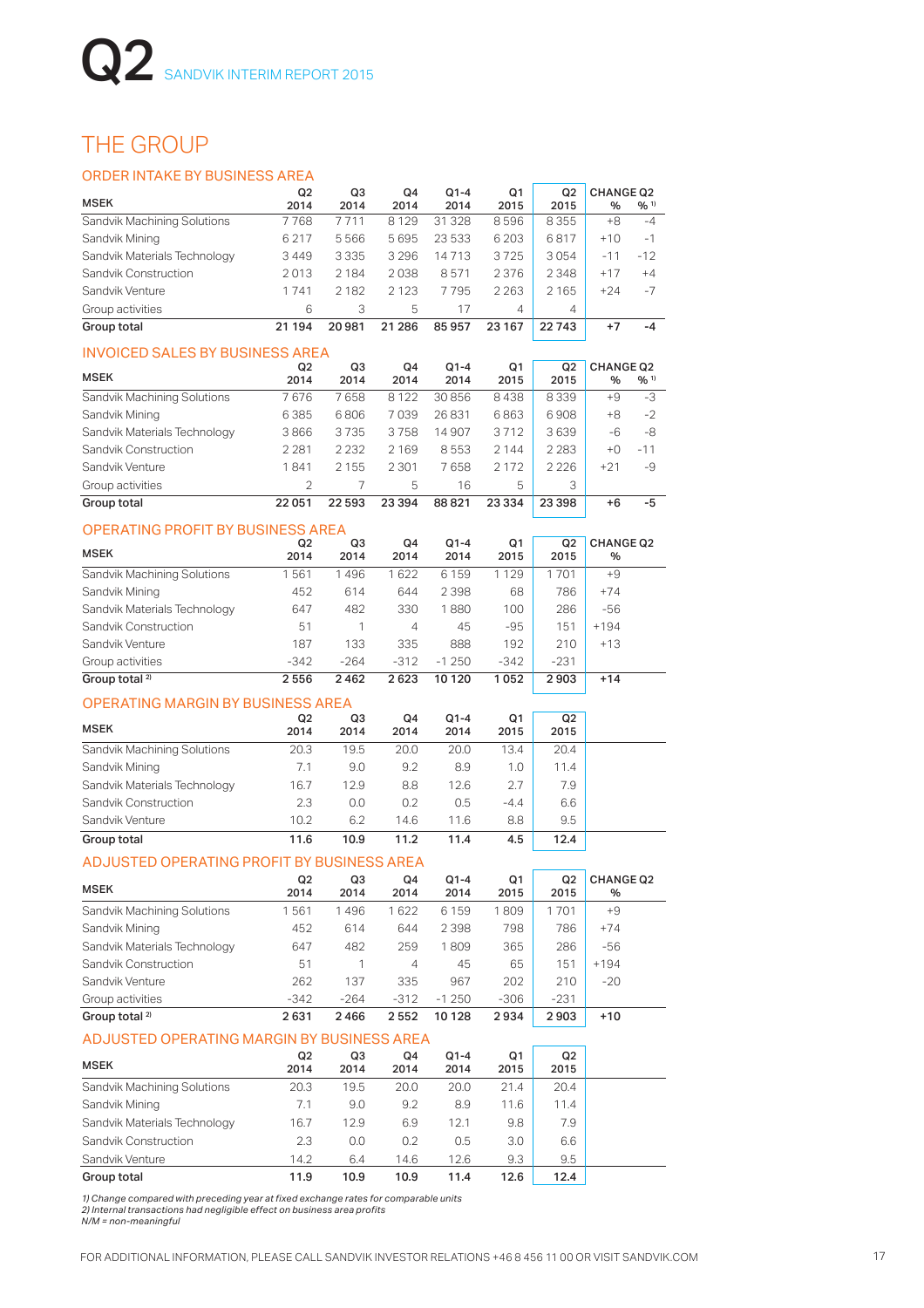| <b>KEY FIGURES</b>                                              |         |           |           |
|-----------------------------------------------------------------|---------|-----------|-----------|
|                                                                 | Q2 2015 | Q2 2014   | Q1-4 2014 |
| No. of shares outstanding at end of period ('000) <sup>1)</sup> | 254386  | 1 254 386 | 1 254 386 |
| Average no. of shares ('000) <sup>1)</sup>                      | 254386  | 1254386   | 1254386   |
| Tax rate, %                                                     | 27.4    | 26.8      | 27.5      |
| Return on capital employed, % 2)                                | 11.6    | 12.3      | 13.4      |
| Return on total equity, % <sup>2)</sup>                         | 14.5    | 14.2      | 17.4      |
| Return on total capital, % <sup>2)</sup>                        | 8.7     | 8.7       | 10.3      |
| Shareholders' equity per share, SEK                             | 26.9    | 26.2      | 29.1      |
| Net debt/equity ratio                                           | 0.85    | 0.96      | 0.75      |
| Equity/assets ratio, %                                          | 32      | 32        | 34        |
| Net working capital, %                                          | 28      | 30        | 28        |
| Earnings per share, SEK                                         | 1.38    | 1.22      | 4.79      |
| Cash flow from operations, MSEK                                 | $+2723$ | $+1355$   | $+9515$   |
| Number of employees                                             | 46888   | 48428     | 47318     |

*1) No dilution effect during the period. 2) Rolling 12 months*

## DISCLAIMER STATEMENT

Some statements herein are forward-looking and the actual outcome could be materially different. In addition to the factors explicitly commented upon, the actual outcome could be materially affected by other factors, for example the effect of economic conditions, exchange-rate and interest-rate movements, political risks, impact of competing products and their pricing, product development, commercialization and technological difficulties, supply disturbances, and major customer credit losses.